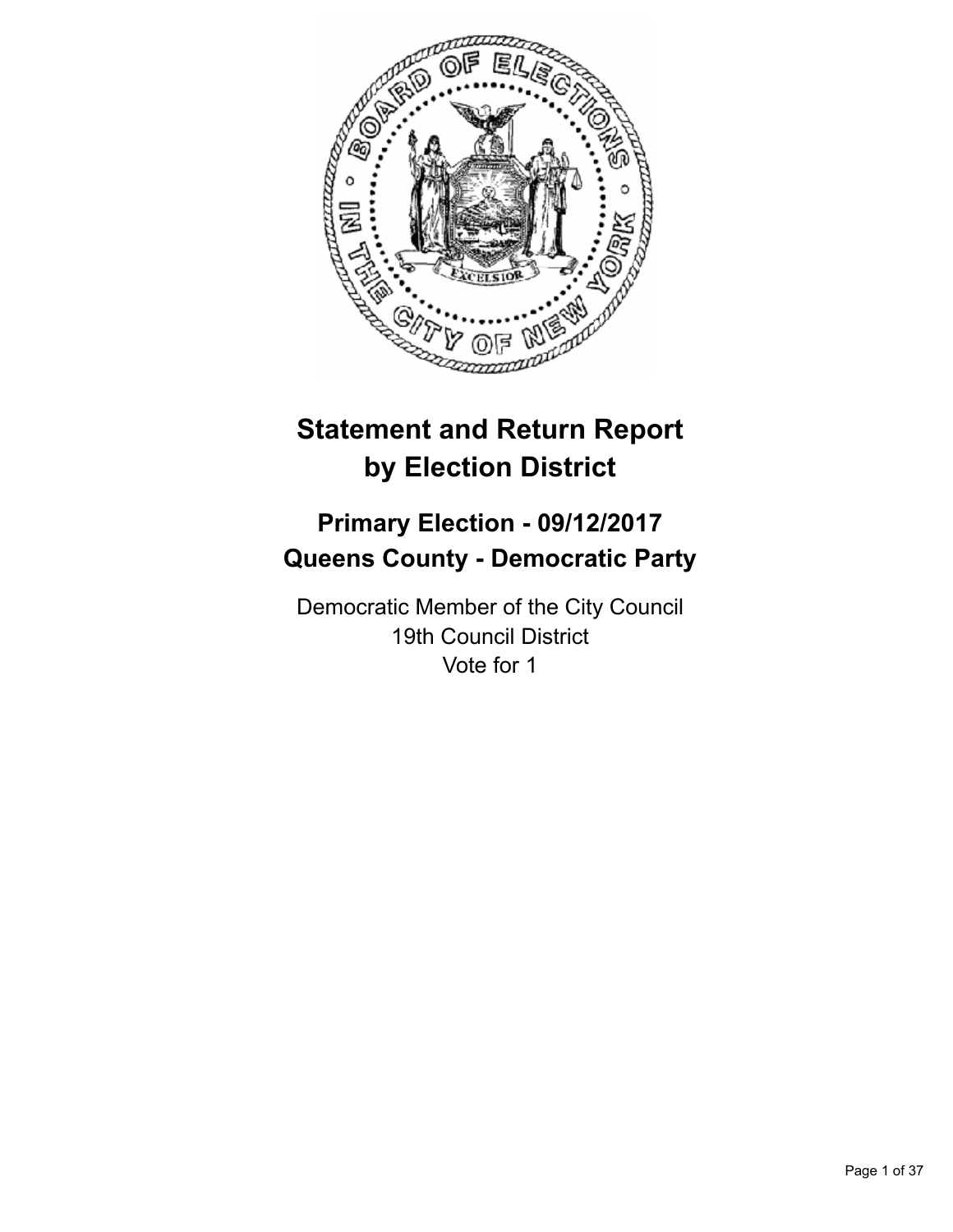

| PUBLIC COUNTER                                           | 61       |
|----------------------------------------------------------|----------|
| <b>MANUALLY COUNTED EMERGENCY</b>                        | 0        |
| <b>ABSENTEE / MILITARY</b>                               | 0        |
| <b>AFFIDAVIT</b>                                         | $\Omega$ |
| <b>Total Ballots</b>                                     | 61       |
| Less - Inapplicable Federal/Special Presidential Ballots | 0        |
| <b>Total Applicable Ballots</b>                          | 61       |
| PAUL D. GRAZIANO                                         | 30       |
| PAUL A. VALLONE                                          | 30       |
| <b>Total Votes</b>                                       | 60       |
| Unrecorded                                               |          |

#### **031/25**

| <b>PUBLIC COUNTER</b>                                    | 84       |
|----------------------------------------------------------|----------|
| <b>MANUALLY COUNTED EMERGENCY</b>                        | $\Omega$ |
| ABSENTEE / MILITARY                                      | 2        |
| AFFIDAVIT                                                | $\Omega$ |
| <b>Total Ballots</b>                                     | 86       |
| Less - Inapplicable Federal/Special Presidential Ballots | $\Omega$ |
| <b>Total Applicable Ballots</b>                          | 86       |
| PAUL D. GRAZIANO                                         | 23       |
| PAUL A. VALLONE                                          | 59       |
| <b>Total Votes</b>                                       | 82       |
| Unrecorded                                               | 4        |
|                                                          |          |

| <b>PUBLIC COUNTER</b>                                    | 48 |
|----------------------------------------------------------|----|
| <b>MANUALLY COUNTED EMERGENCY</b>                        | 0  |
| ABSENTEE / MILITARY                                      | 0  |
| AFFIDAVIT                                                | 0  |
| <b>Total Ballots</b>                                     | 48 |
| Less - Inapplicable Federal/Special Presidential Ballots | 0  |
| <b>Total Applicable Ballots</b>                          | 48 |
| PAUL D. GRAZIANO                                         | 12 |
| PAUL A. VALLONE                                          | 33 |
| <b>Total Votes</b>                                       | 45 |
| Unrecorded                                               | 3  |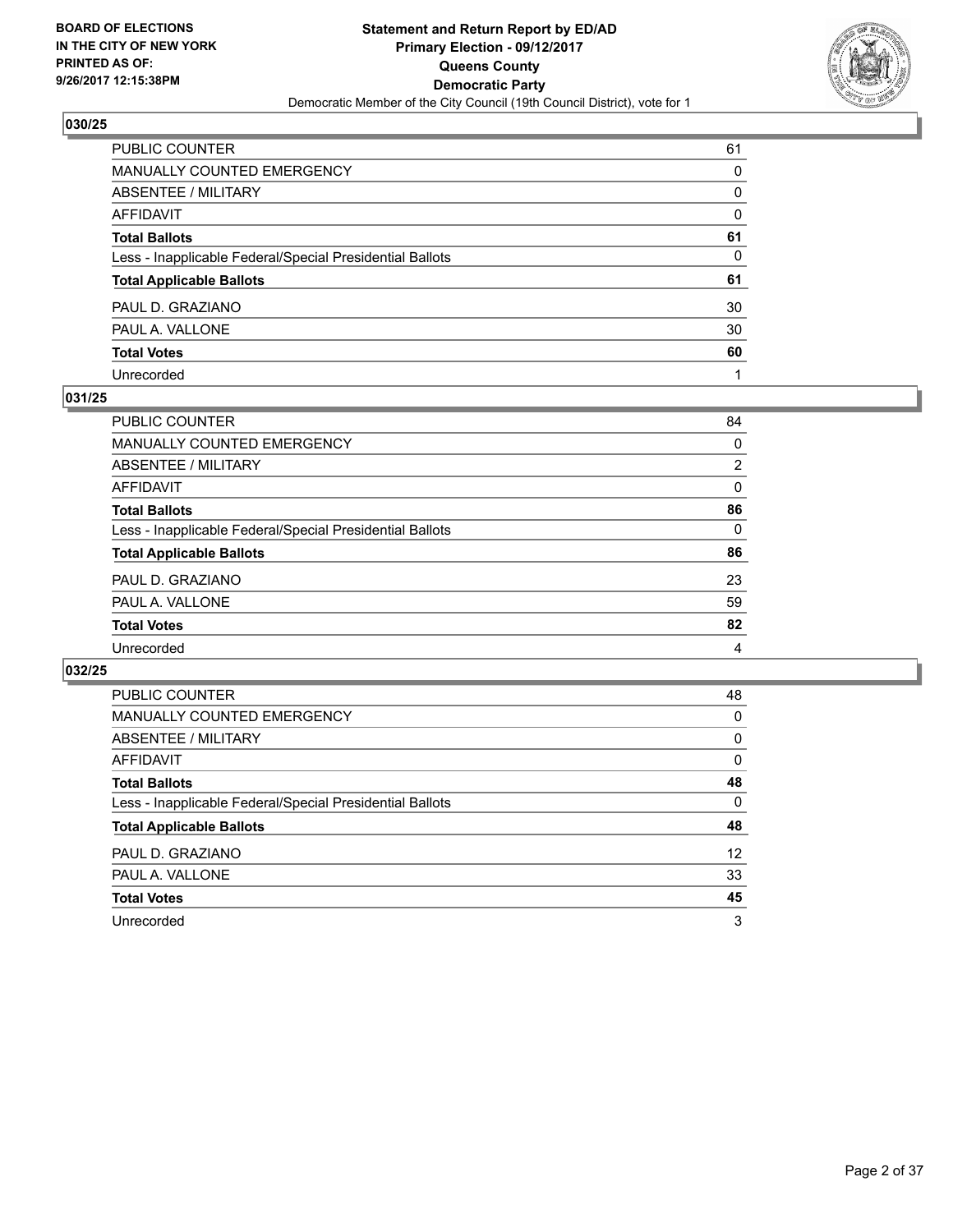

| PUBLIC COUNTER                                           | 35           |
|----------------------------------------------------------|--------------|
| MANUALLY COUNTED EMERGENCY                               | 0            |
| ABSENTEE / MILITARY                                      | 0            |
| AFFIDAVIT                                                | $\mathbf{0}$ |
| Total Ballots                                            | 35           |
| Less - Inapplicable Federal/Special Presidential Ballots | $\mathbf{0}$ |
| <b>Total Applicable Ballots</b>                          | 35           |
| PAUL D. GRAZIANO                                         | 10           |
| PAUL A. VALLONE                                          | 20           |
| <b>Total Votes</b>                                       | 30           |
| Unrecorded                                               | 5            |

#### **034/25**

| <b>Total Votes</b>                                       |          |
|----------------------------------------------------------|----------|
| PAUL A. VALLONE                                          | 5        |
| PAUL D. GRAZIANO                                         | 2        |
| <b>Total Applicable Ballots</b>                          |          |
| Less - Inapplicable Federal/Special Presidential Ballots | $\Omega$ |
| <b>Total Ballots</b>                                     |          |
| AFFIDAVIT                                                | 0        |
| ABSENTEE / MILITARY                                      | 0        |
| MANUALLY COUNTED EMERGENCY                               | 0        |
| PUBLIC COUNTER                                           |          |

| <b>PUBLIC COUNTER</b>                                    | 28 |
|----------------------------------------------------------|----|
| <b>MANUALLY COUNTED EMERGENCY</b>                        | 0  |
| ABSENTEE / MILITARY                                      |    |
| AFFIDAVIT                                                | 0  |
| <b>Total Ballots</b>                                     | 29 |
| Less - Inapplicable Federal/Special Presidential Ballots | 0  |
| <b>Total Applicable Ballots</b>                          | 29 |
| PAUL D. GRAZIANO                                         | 15 |
| PAUL A. VALLONE                                          | 12 |
| PETER KOO (WRITE-IN)                                     |    |
| <b>Total Votes</b>                                       | 28 |
| Unrecorded                                               | 1  |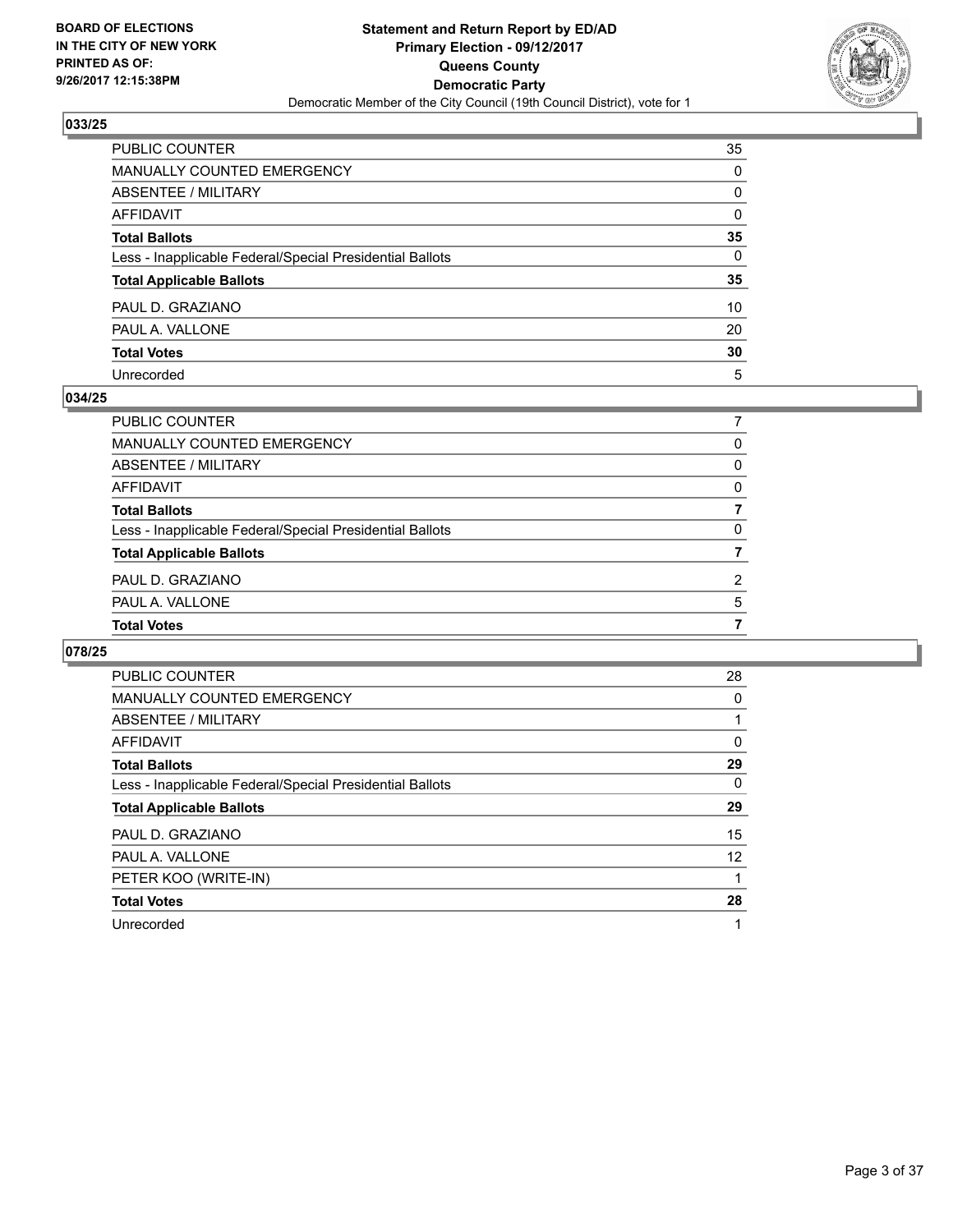

| <b>Total Votes</b>                                       | 15 |
|----------------------------------------------------------|----|
| PAUL A. VALLONE                                          |    |
| PAUL D. GRAZIANO                                         | 8  |
| <b>Total Applicable Ballots</b>                          | 15 |
| Less - Inapplicable Federal/Special Presidential Ballots | 0  |
| <b>Total Ballots</b>                                     | 15 |
| AFFIDAVIT                                                | 0  |
| ABSENTEE / MILITARY                                      | 2  |
| MANUALLY COUNTED EMERGENCY                               | 0  |
| <b>PUBLIC COUNTER</b>                                    | 13 |

#### **002/26**

| PUBLIC COUNTER                                           | 8              |
|----------------------------------------------------------|----------------|
| MANUALLY COUNTED EMERGENCY                               | 0              |
| ABSENTEE / MILITARY                                      |                |
| AFFIDAVIT                                                | 0              |
| Total Ballots                                            | 9              |
| Less - Inapplicable Federal/Special Presidential Ballots | $\mathbf{0}$   |
| <b>Total Applicable Ballots</b>                          | 9              |
| PAUL D. GRAZIANO                                         | 5              |
| PAUL A. VALLONE                                          | $\overline{4}$ |
| <b>Total Votes</b>                                       | 9              |
|                                                          |                |

#### **003/26**

| <b>PUBLIC COUNTER</b>                                    | 62 |
|----------------------------------------------------------|----|
| <b>MANUALLY COUNTED EMERGENCY</b>                        | 0  |
| ABSENTEE / MILITARY                                      | 0  |
| AFFIDAVIT                                                | 0  |
| <b>Total Ballots</b>                                     | 62 |
| Less - Inapplicable Federal/Special Presidential Ballots | 0  |
| <b>Total Applicable Ballots</b>                          | 62 |
| PAUL D. GRAZIANO                                         | 22 |
| PAUL A. VALLONE                                          | 39 |
| <b>Total Votes</b>                                       | 61 |
| Unrecorded                                               |    |

| <b>PUBLIC COUNTER</b>                                    | 41 |
|----------------------------------------------------------|----|
| <b>MANUALLY COUNTED EMERGENCY</b>                        | 0  |
| ABSENTEE / MILITARY                                      |    |
| AFFIDAVIT                                                | 0  |
| <b>Total Ballots</b>                                     | 42 |
| Less - Inapplicable Federal/Special Presidential Ballots | 0  |
| <b>Total Applicable Ballots</b>                          | 42 |
| PAUL D. GRAZIANO                                         | 13 |
| PAUL A. VALLONE                                          | 29 |
| <b>Total Votes</b>                                       | 42 |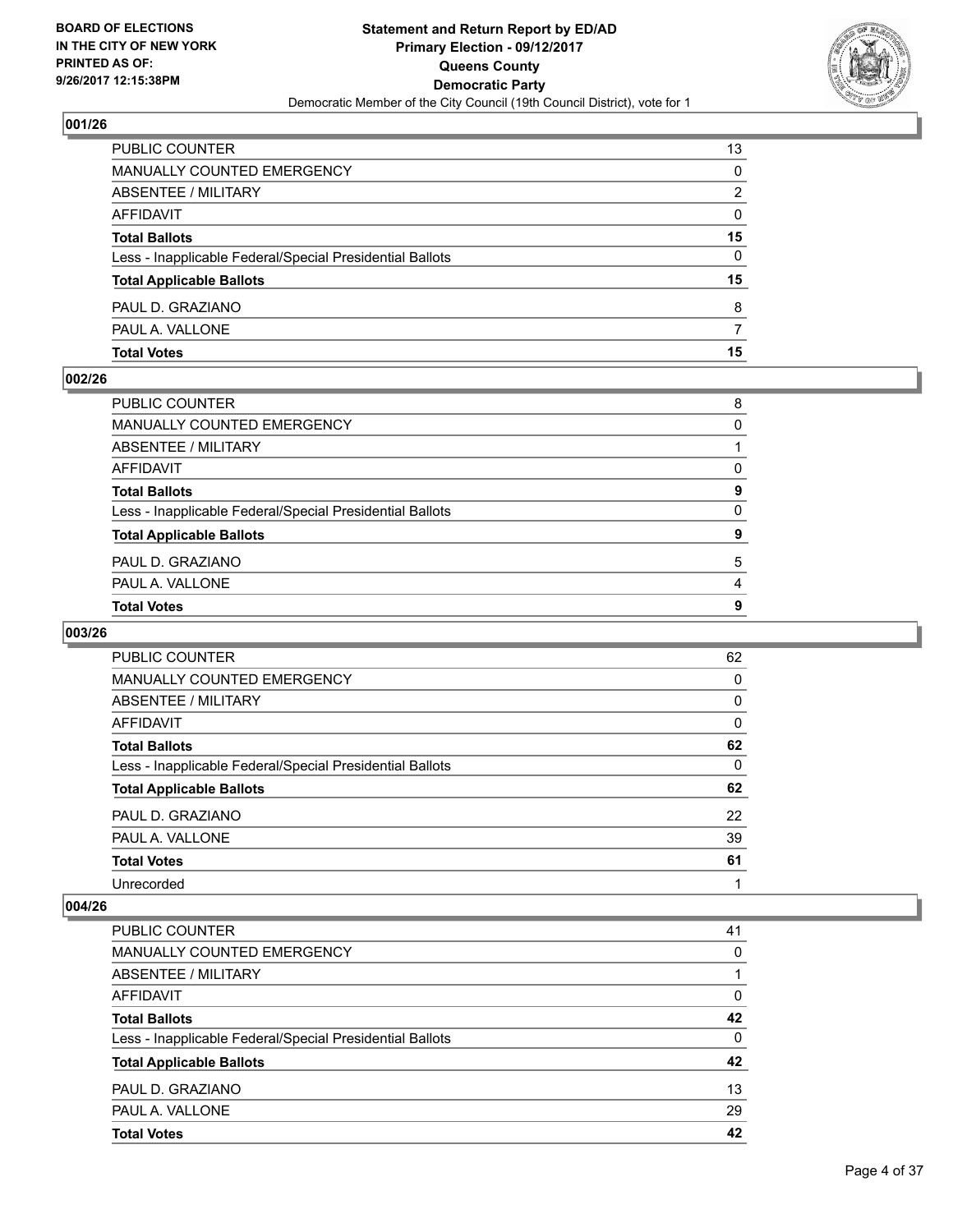

| PUBLIC COUNTER                                           | 34              |
|----------------------------------------------------------|-----------------|
| <b>MANUALLY COUNTED EMERGENCY</b>                        | 0               |
| ABSENTEE / MILITARY                                      | 0               |
| <b>AFFIDAVIT</b>                                         | $\mathbf{0}$    |
| <b>Total Ballots</b>                                     | 34              |
| Less - Inapplicable Federal/Special Presidential Ballots | $\mathbf{0}$    |
| <b>Total Applicable Ballots</b>                          | 34              |
| PAUL D. GRAZIANO                                         | 12 <sup>2</sup> |
| PAUL A. VALLONE                                          | 21              |
| <b>Total Votes</b>                                       | 33              |
| Unrecorded                                               |                 |

#### **006/26**

| PUBLIC COUNTER                                           | 43 |
|----------------------------------------------------------|----|
| <b>MANUALLY COUNTED EMERGENCY</b>                        | 0  |
| ABSENTEE / MILITARY                                      | 4  |
| AFFIDAVIT                                                | 0  |
| <b>Total Ballots</b>                                     | 47 |
| Less - Inapplicable Federal/Special Presidential Ballots | 0  |
| <b>Total Applicable Ballots</b>                          | 47 |
| PAUL D. GRAZIANO                                         | 15 |
| PAUL A. VALLONE                                          | 29 |
| <b>Total Votes</b>                                       | 44 |
| Unrecorded                                               | 3  |

| <b>PUBLIC COUNTER</b>                                    | 36 |
|----------------------------------------------------------|----|
| <b>MANUALLY COUNTED EMERGENCY</b>                        | 0  |
| ABSENTEE / MILITARY                                      | 3  |
| AFFIDAVIT                                                | 0  |
| <b>Total Ballots</b>                                     | 39 |
| Less - Inapplicable Federal/Special Presidential Ballots | 0  |
| <b>Total Applicable Ballots</b>                          | 39 |
| PAUL D. GRAZIANO                                         | 20 |
| PAUL A. VALLONE                                          | 19 |
| <b>Total Votes</b>                                       | 39 |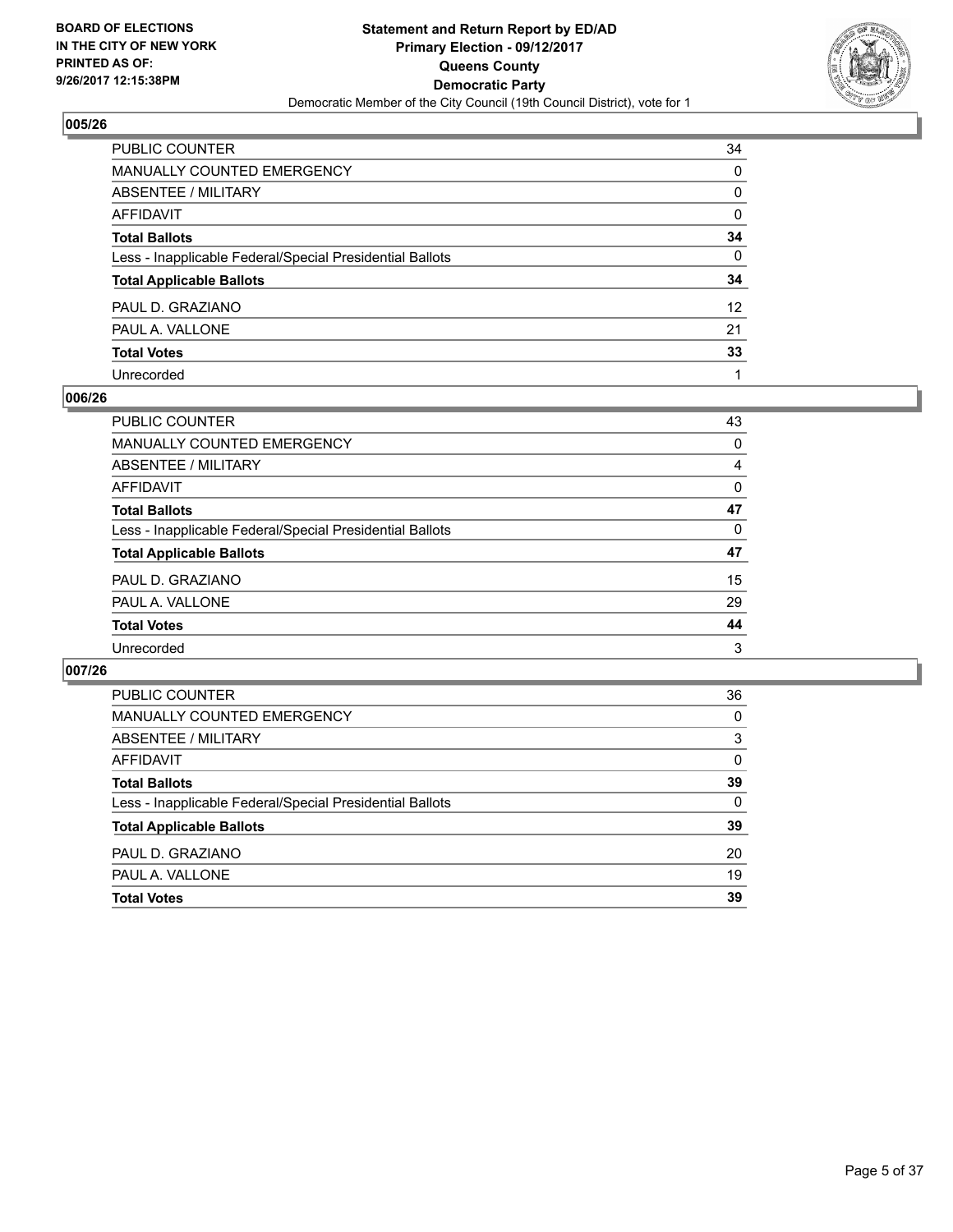

| PUBLIC COUNTER                                           | 95             |
|----------------------------------------------------------|----------------|
| <b>MANUALLY COUNTED EMERGENCY</b>                        | $\Omega$       |
| ABSENTEE / MILITARY                                      | 3              |
| AFFIDAVIT                                                |                |
| <b>Total Ballots</b>                                     | 99             |
| Less - Inapplicable Federal/Special Presidential Ballots | $\mathbf{0}$   |
| <b>Total Applicable Ballots</b>                          | 99             |
| PAUL D. GRAZIANO                                         | 52             |
| PAUL A. VALLONE                                          | 45             |
| <b>Total Votes</b>                                       | 97             |
| Unrecorded                                               | $\overline{2}$ |

#### **009/26**

| PUBLIC COUNTER                                           | 108 |
|----------------------------------------------------------|-----|
| <b>MANUALLY COUNTED EMERGENCY</b>                        | 0   |
| ABSENTEE / MILITARY                                      | 2   |
| AFFIDAVIT                                                |     |
| <b>Total Ballots</b>                                     | 111 |
| Less - Inapplicable Federal/Special Presidential Ballots | 0   |
| <b>Total Applicable Ballots</b>                          | 111 |
| PAUL D. GRAZIANO                                         | 44  |
| PAUL A. VALLONE                                          | 63  |
| <b>Total Votes</b>                                       | 107 |
| Unrecorded                                               | 4   |

| <b>PUBLIC COUNTER</b>                                    | 83             |
|----------------------------------------------------------|----------------|
| MANUALLY COUNTED EMERGENCY                               | 0              |
| ABSENTEE / MILITARY                                      | 8              |
| AFFIDAVIT                                                | 0              |
| <b>Total Ballots</b>                                     | 91             |
| Less - Inapplicable Federal/Special Presidential Ballots | 0              |
| <b>Total Applicable Ballots</b>                          | 91             |
| PAUL D. GRAZIANO                                         | 43             |
| PAUL A. VALLONE                                          | 46             |
| <b>Total Votes</b>                                       | 89             |
| Unrecorded                                               | $\overline{2}$ |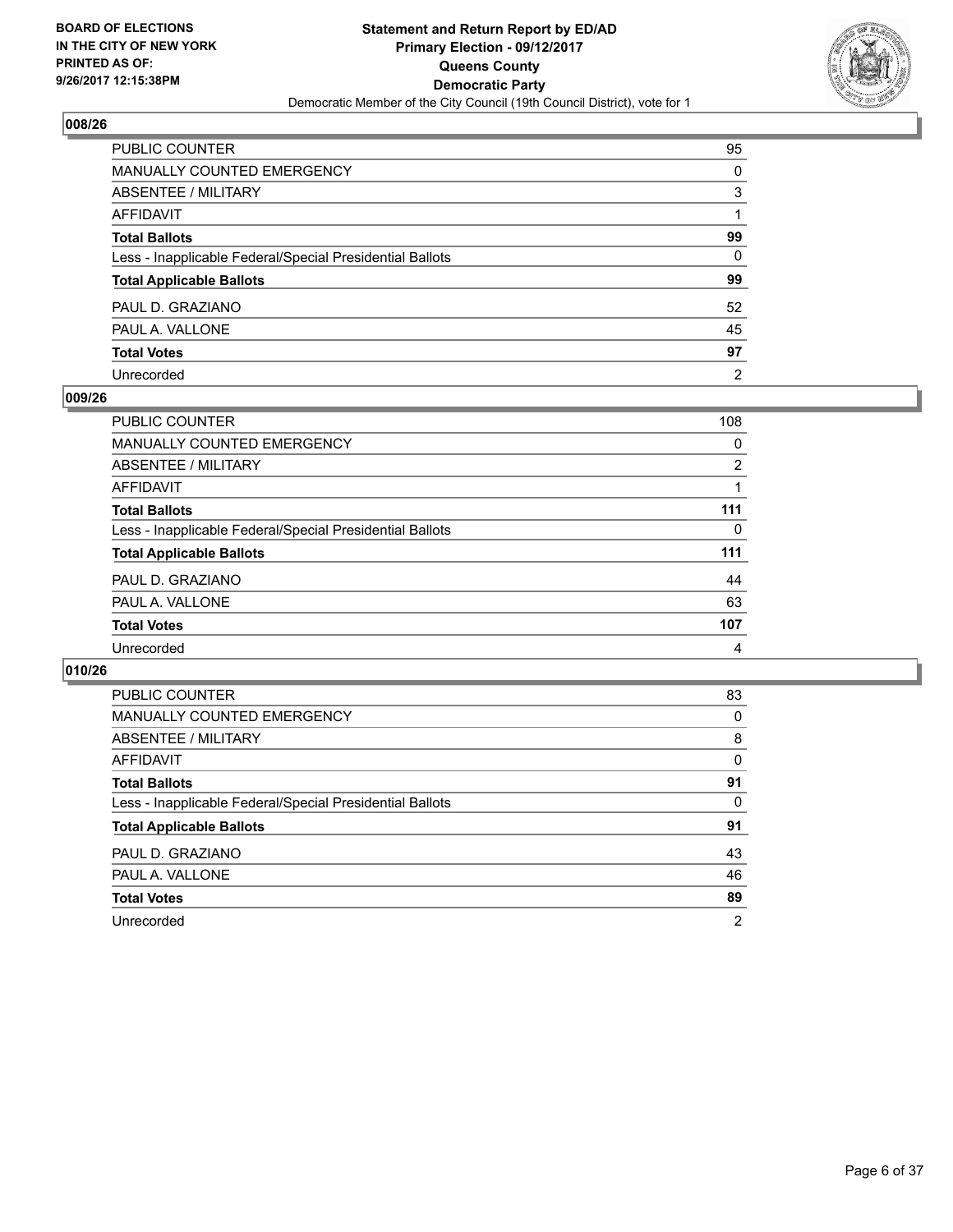

| PUBLIC COUNTER                                           | 53           |
|----------------------------------------------------------|--------------|
| MANUALLY COUNTED EMERGENCY                               | 0            |
| ABSENTEE / MILITARY                                      | 4            |
| AFFIDAVIT                                                | $\mathbf{0}$ |
| Total Ballots                                            | 57           |
| Less - Inapplicable Federal/Special Presidential Ballots | 0            |
| <b>Total Applicable Ballots</b>                          | 57           |
| PAUL D. GRAZIANO                                         | 23           |
| PAUL A. VALLONE                                          | 31           |
| <b>Total Votes</b>                                       | 54           |
| Unrecorded                                               | 3            |

#### **012/26**

| <b>Total Votes</b>                                       | 61       |
|----------------------------------------------------------|----------|
| PAUL A. VALLONE                                          | 27       |
| PAUL D. GRAZIANO                                         | 34       |
| <b>Total Applicable Ballots</b>                          | 61       |
| Less - Inapplicable Federal/Special Presidential Ballots | 0        |
| <b>Total Ballots</b>                                     | 61       |
| AFFIDAVIT                                                | 0        |
| ABSENTEE / MILITARY                                      | $\Omega$ |
| MANUALLY COUNTED EMERGENCY                               | 0        |
| PUBLIC COUNTER                                           | 61       |

## **013/26**

| <b>PUBLIC COUNTER</b>                                    | 69 |
|----------------------------------------------------------|----|
| MANUALLY COUNTED EMERGENCY                               | 0  |
| ABSENTEE / MILITARY                                      | 0  |
| AFFIDAVIT                                                | 0  |
| <b>Total Ballots</b>                                     | 69 |
| Less - Inapplicable Federal/Special Presidential Ballots | 0  |
| <b>Total Applicable Ballots</b>                          | 69 |
| PAUL D. GRAZIANO                                         | 30 |
| PAUL A. VALLONE                                          | 39 |
| <b>Total Votes</b>                                       | 69 |

| <b>PUBLIC COUNTER</b>                                    | 42             |
|----------------------------------------------------------|----------------|
| <b>MANUALLY COUNTED EMERGENCY</b>                        | 0              |
| ABSENTEE / MILITARY                                      | $\overline{2}$ |
| AFFIDAVIT                                                | $\Omega$       |
| <b>Total Ballots</b>                                     | 44             |
| Less - Inapplicable Federal/Special Presidential Ballots | 0              |
| <b>Total Applicable Ballots</b>                          | 44             |
| PAUL D. GRAZIANO                                         | 14             |
| PAUL A. VALLONE                                          | 30             |
| <b>Total Votes</b>                                       | 44             |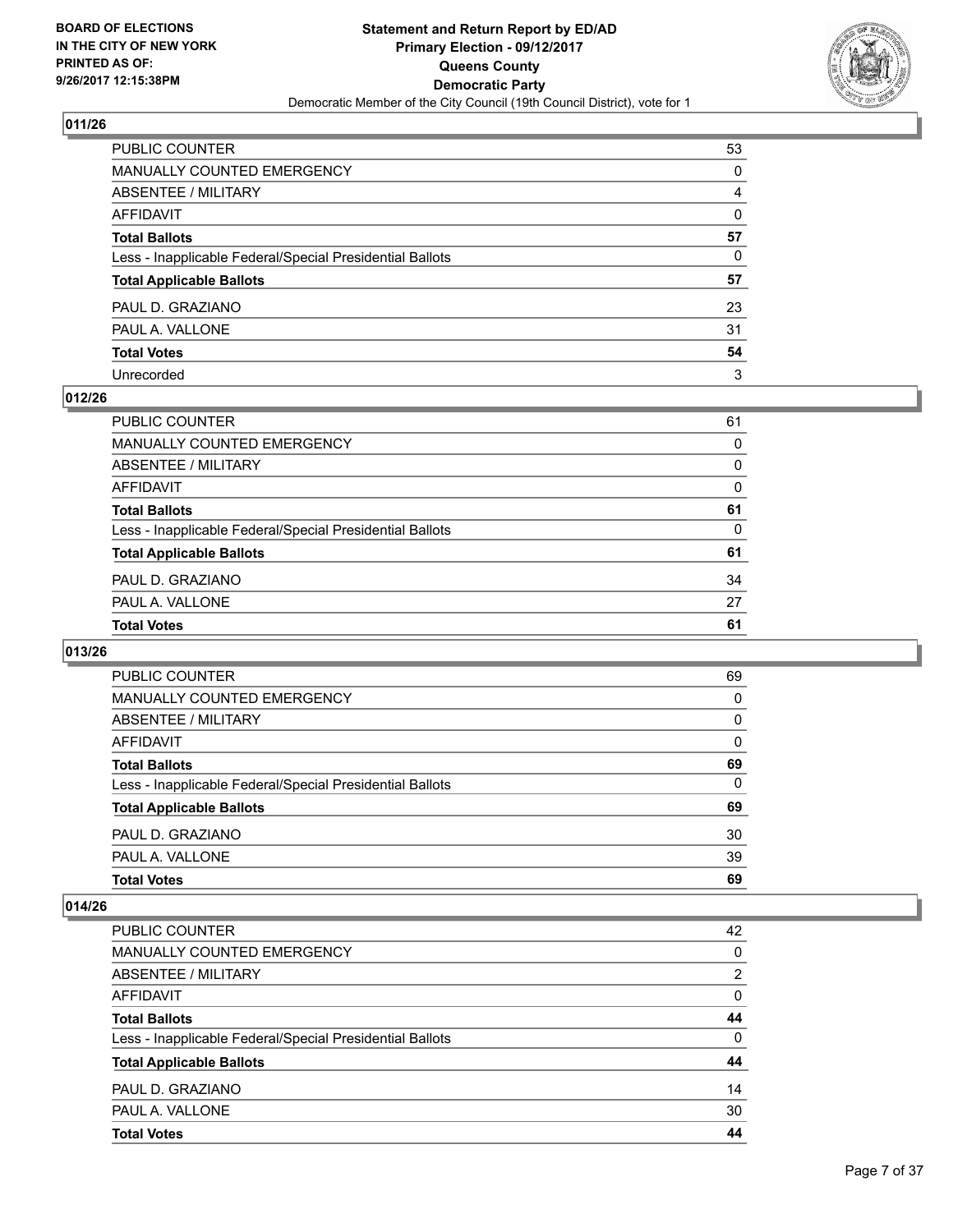

| PUBLIC COUNTER                                           | 105            |
|----------------------------------------------------------|----------------|
| <b>MANUALLY COUNTED EMERGENCY</b>                        | 0              |
| ABSENTEE / MILITARY                                      | 3              |
| <b>AFFIDAVIT</b>                                         | 0              |
| <b>Total Ballots</b>                                     | 108            |
| Less - Inapplicable Federal/Special Presidential Ballots | $\mathbf{0}$   |
| <b>Total Applicable Ballots</b>                          | 108            |
| PAUL D. GRAZIANO                                         | 41             |
| PAUL A. VALLONE                                          | 65             |
| <b>Total Votes</b>                                       | 106            |
| Unrecorded                                               | $\overline{2}$ |

#### **016/26**

| PUBLIC COUNTER                                           | 91 |
|----------------------------------------------------------|----|
| <b>MANUALLY COUNTED EMERGENCY</b>                        | 0  |
| ABSENTEE / MILITARY                                      | 7  |
| AFFIDAVIT                                                |    |
| <b>Total Ballots</b>                                     | 99 |
| Less - Inapplicable Federal/Special Presidential Ballots | 0  |
| <b>Total Applicable Ballots</b>                          | 99 |
| PAUL D. GRAZIANO                                         | 34 |
| PAUL A. VALLONE                                          | 63 |
| <b>Total Votes</b>                                       | 97 |
| Unrecorded                                               | 2  |
|                                                          |    |

| <b>PUBLIC COUNTER</b>                                    | 49 |
|----------------------------------------------------------|----|
| MANUALLY COUNTED EMERGENCY                               | 0  |
| ABSENTEE / MILITARY                                      | 4  |
| AFFIDAVIT                                                | 0  |
| <b>Total Ballots</b>                                     | 53 |
| Less - Inapplicable Federal/Special Presidential Ballots | 0  |
| <b>Total Applicable Ballots</b>                          | 53 |
| PAUL D. GRAZIANO                                         | 23 |
| PAUL A. VALLONE                                          | 29 |
| <b>Total Votes</b>                                       | 52 |
| Unrecorded                                               | 1  |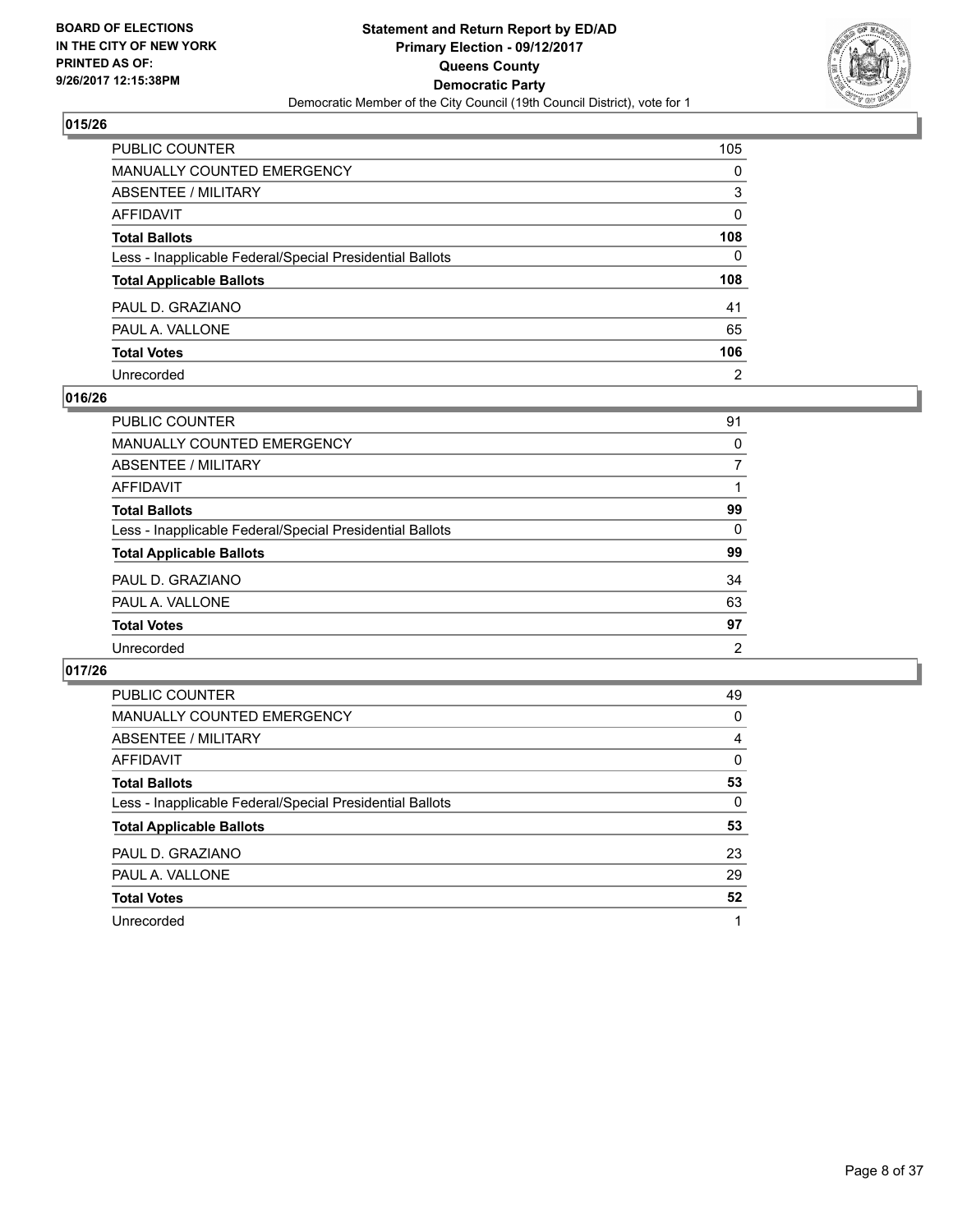

| <b>PUBLIC COUNTER</b>                                    | 47             |
|----------------------------------------------------------|----------------|
| <b>MANUALLY COUNTED EMERGENCY</b>                        | 0              |
| ABSENTEE / MILITARY                                      | $\overline{2}$ |
| AFFIDAVIT                                                | 0              |
| <b>Total Ballots</b>                                     | 49             |
| Less - Inapplicable Federal/Special Presidential Ballots | 0              |
| <b>Total Applicable Ballots</b>                          | 49             |
| PAUL D. GRAZIANO                                         | 24             |
| PAUL A. VALLONE                                          | 23             |
| MICHAEL KOUMOULLOS (WRITE-IN)                            |                |
| <b>Total Votes</b>                                       | 48             |
| Unrecorded                                               |                |

## **019/26**

| <b>PUBLIC COUNTER</b>                                    | 46       |
|----------------------------------------------------------|----------|
| MANUALLY COUNTED EMERGENCY                               | 0        |
| ABSENTEE / MILITARY                                      | $\Omega$ |
| AFFIDAVIT                                                | 0        |
| <b>Total Ballots</b>                                     | 46       |
| Less - Inapplicable Federal/Special Presidential Ballots | $\Omega$ |
| <b>Total Applicable Ballots</b>                          | 46       |
| PAUL D. GRAZIANO                                         | 19       |
| PAUL A. VALLONE                                          | 25       |
| <b>Total Votes</b>                                       | 44       |
| Unrecorded                                               | 2        |

| PUBLIC COUNTER                                           | 106 |
|----------------------------------------------------------|-----|
| <b>MANUALLY COUNTED EMERGENCY</b>                        | 0   |
| ABSENTEE / MILITARY                                      | 8   |
| AFFIDAVIT                                                | 2   |
| <b>Total Ballots</b>                                     | 116 |
| Less - Inapplicable Federal/Special Presidential Ballots | 0   |
| <b>Total Applicable Ballots</b>                          | 116 |
| PAUL D. GRAZIANO                                         | 27  |
| PAUL A. VALLONE                                          | 85  |
| <b>Total Votes</b>                                       | 112 |
| Unrecorded                                               | 4   |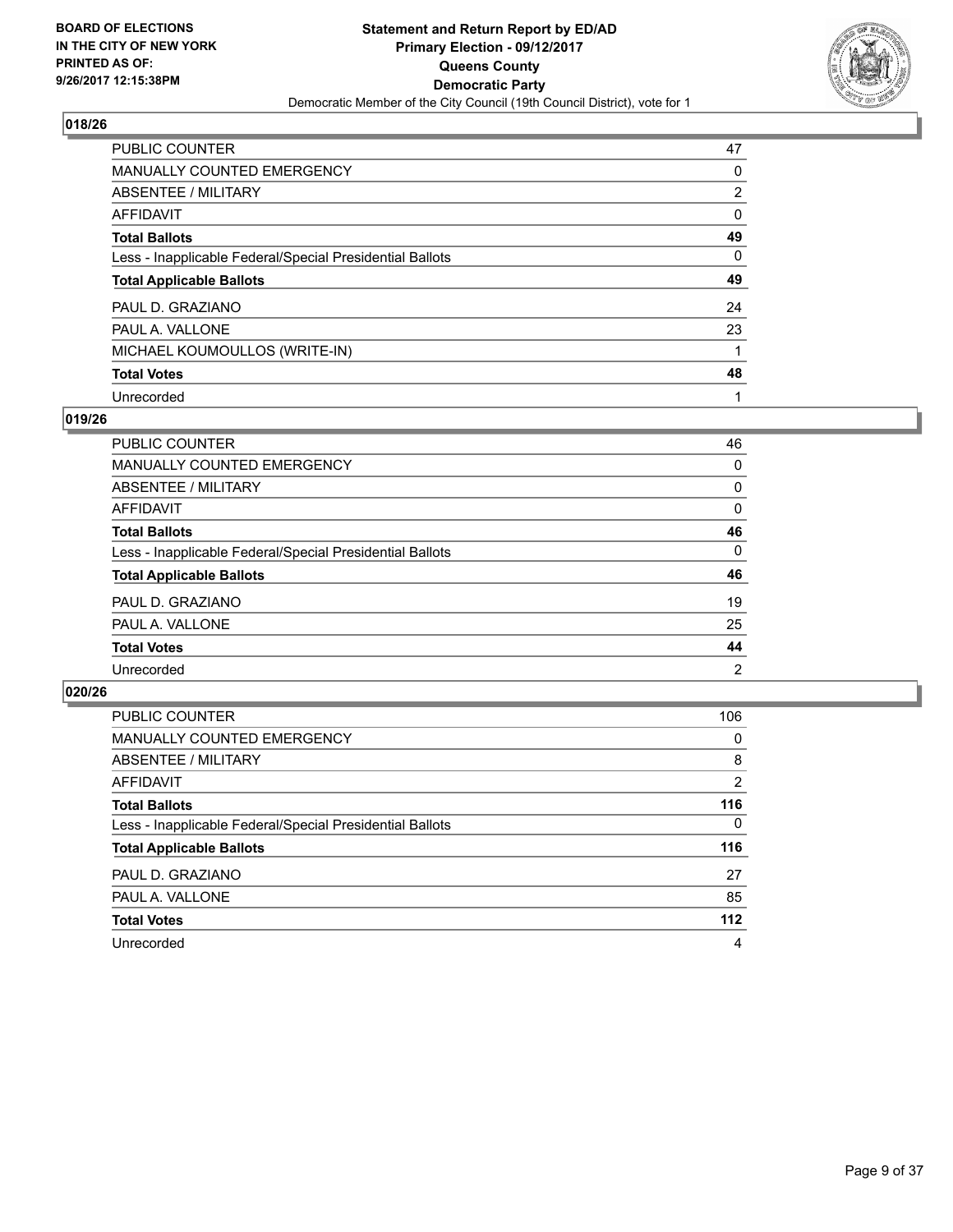

| PUBLIC COUNTER                                           | 58 |
|----------------------------------------------------------|----|
| <b>MANUALLY COUNTED EMERGENCY</b>                        | 0  |
| <b>ABSENTEE / MILITARY</b>                               | 4  |
| AFFIDAVIT                                                | 2  |
| <b>Total Ballots</b>                                     | 64 |
| Less - Inapplicable Federal/Special Presidential Ballots | 0  |
| <b>Total Applicable Ballots</b>                          | 64 |
| PAUL D. GRAZIANO                                         | 19 |
| PAUL A. VALLONE                                          | 45 |
| <b>Total Votes</b>                                       | 64 |

#### **022/26**

| PUBLIC COUNTER                                           | 68       |
|----------------------------------------------------------|----------|
| MANUALLY COUNTED EMERGENCY                               | 0        |
| <b>ABSENTEE / MILITARY</b>                               | 6        |
| AFFIDAVIT                                                | 2        |
| <b>Total Ballots</b>                                     | 76       |
| Less - Inapplicable Federal/Special Presidential Ballots | $\Omega$ |
| <b>Total Applicable Ballots</b>                          | 76       |
| PAUL D. GRAZIANO                                         | 25       |
| PAUL A. VALLONE                                          | 51       |
| <b>Total Votes</b>                                       | 76       |
|                                                          |          |

| <b>PUBLIC COUNTER</b>                                    | 122 |
|----------------------------------------------------------|-----|
| <b>MANUALLY COUNTED EMERGENCY</b>                        | 0   |
| ABSENTEE / MILITARY                                      | 13  |
| AFFIDAVIT                                                |     |
| <b>Total Ballots</b>                                     | 136 |
| Less - Inapplicable Federal/Special Presidential Ballots | 0   |
| <b>Total Applicable Ballots</b>                          | 136 |
| PAUL D. GRAZIANO                                         | 68  |
| PAUL A. VALLONE                                          | 64  |
| <b>Total Votes</b>                                       | 132 |
| Unrecorded                                               | 4   |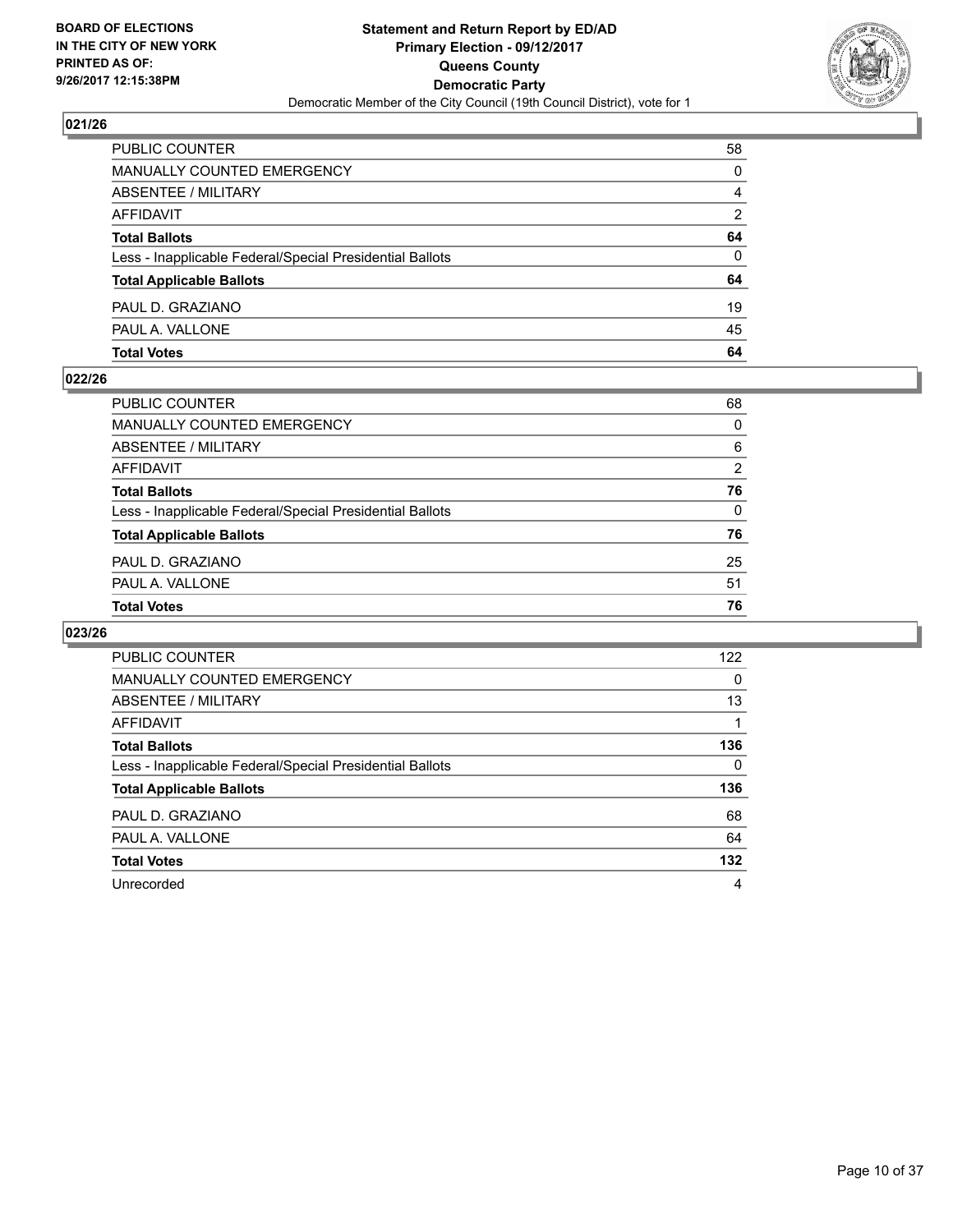

| PUBLIC COUNTER                                           | 111 |
|----------------------------------------------------------|-----|
| <b>MANUALLY COUNTED EMERGENCY</b>                        | 0   |
| <b>ABSENTEE / MILITARY</b>                               | 8   |
| <b>AFFIDAVIT</b>                                         | 0   |
| <b>Total Ballots</b>                                     | 119 |
| Less - Inapplicable Federal/Special Presidential Ballots | 0   |
| <b>Total Applicable Ballots</b>                          | 119 |
| PAUL D. GRAZIANO                                         | 40  |
| PAUL A. VALLONE                                          | 76  |
| <b>Total Votes</b>                                       | 116 |
| Unrecorded                                               | 3   |

#### **025/26**

| <b>PUBLIC COUNTER</b>                                    | 83 |
|----------------------------------------------------------|----|
| <b>MANUALLY COUNTED EMERGENCY</b>                        | 0  |
| ABSENTEE / MILITARY                                      | 10 |
| AFFIDAVIT                                                | 0  |
| <b>Total Ballots</b>                                     | 93 |
| Less - Inapplicable Federal/Special Presidential Ballots | 0  |
| <b>Total Applicable Ballots</b>                          | 93 |
| PAUL D. GRAZIANO                                         | 34 |
| PAUL A. VALLONE                                          | 58 |
| <b>Total Votes</b>                                       | 92 |
| Unrecorded                                               |    |

| <b>PUBLIC COUNTER</b>                                    | 117 |
|----------------------------------------------------------|-----|
| MANUALLY COUNTED EMERGENCY                               | 0   |
| ABSENTEE / MILITARY                                      | 11  |
| AFFIDAVIT                                                |     |
| <b>Total Ballots</b>                                     | 129 |
| Less - Inapplicable Federal/Special Presidential Ballots | 0   |
| <b>Total Applicable Ballots</b>                          | 129 |
| PAUL D. GRAZIANO                                         | 42  |
| PAUL A. VALLONE                                          | 84  |
| <b>Total Votes</b>                                       | 126 |
| Unrecorded                                               | 3   |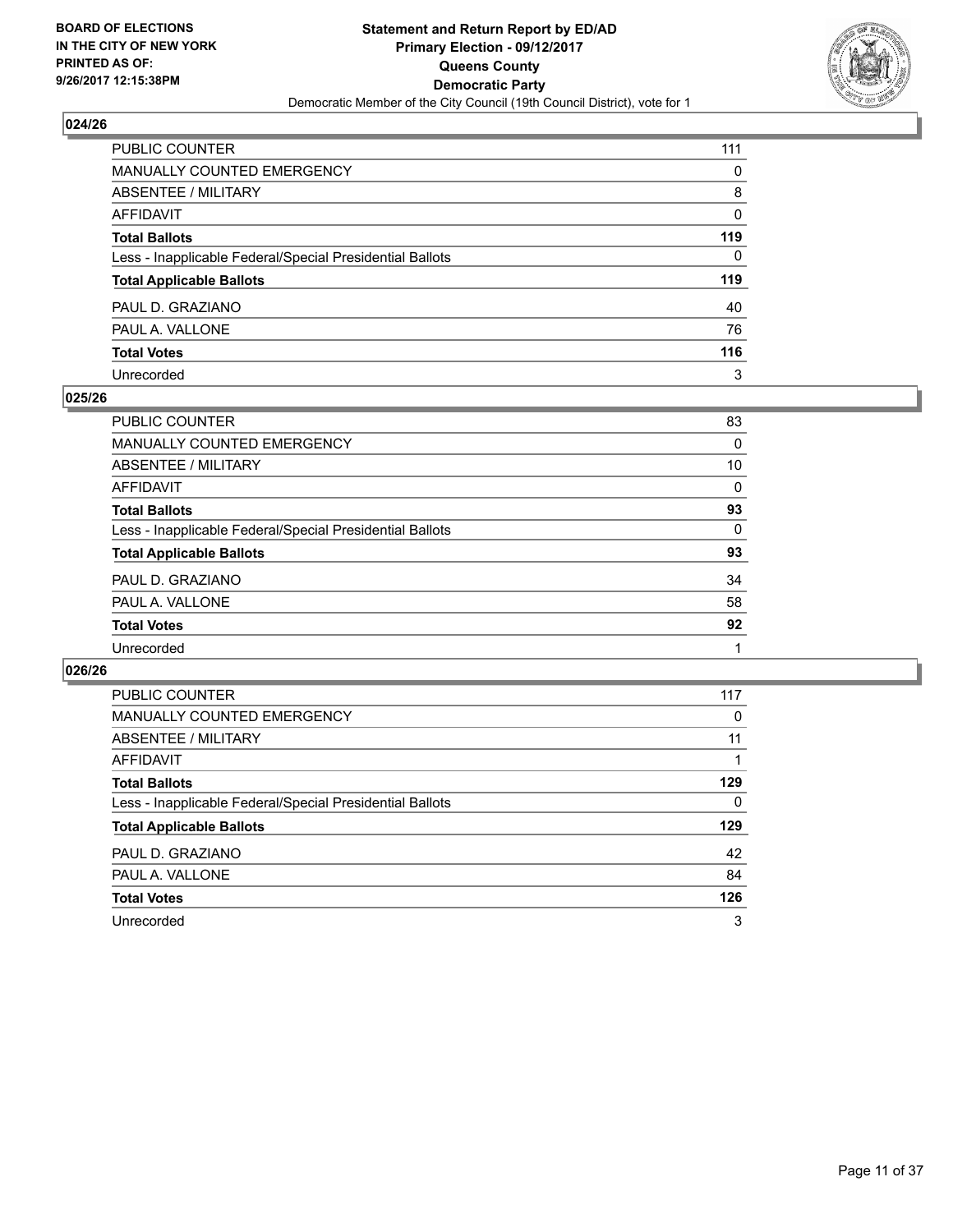

| PUBLIC COUNTER                                           | 79 |
|----------------------------------------------------------|----|
| MANUALLY COUNTED EMERGENCY                               | 0  |
| ABSENTEE / MILITARY                                      | 5  |
| AFFIDAVIT                                                | 0  |
| Total Ballots                                            | 84 |
| Less - Inapplicable Federal/Special Presidential Ballots | 0  |
| <b>Total Applicable Ballots</b>                          | 84 |
| PAUL D. GRAZIANO                                         | 27 |
| PAUL A. VALLONE                                          | 54 |
| <b>Total Votes</b>                                       | 81 |
| Unrecorded                                               | 3  |

#### **028/26**

| <b>PUBLIC COUNTER</b>                                    | 68 |
|----------------------------------------------------------|----|
| <b>MANUALLY COUNTED EMERGENCY</b>                        | 0  |
| ABSENTEE / MILITARY                                      |    |
| AFFIDAVIT                                                | 0  |
| <b>Total Ballots</b>                                     | 69 |
| Less - Inapplicable Federal/Special Presidential Ballots | 0  |
| <b>Total Applicable Ballots</b>                          | 69 |
| PAUL D. GRAZIANO                                         | 26 |
| PAUL A. VALLONE                                          | 40 |
| JOHN OTTSLICH (WRITE-IN)                                 |    |
| <b>Total Votes</b>                                       | 67 |
| Unrecorded                                               | 2  |

| <b>PUBLIC COUNTER</b>                                    | 77 |
|----------------------------------------------------------|----|
| <b>MANUALLY COUNTED EMERGENCY</b>                        | 0  |
| ABSENTEE / MILITARY                                      | 6  |
| <b>AFFIDAVIT</b>                                         | 0  |
| <b>Total Ballots</b>                                     | 83 |
| Less - Inapplicable Federal/Special Presidential Ballots | 0  |
| <b>Total Applicable Ballots</b>                          | 83 |
| PAUL D. GRAZIANO                                         | 34 |
| PAUL A. VALLONE                                          | 46 |
| <b>Total Votes</b>                                       | 80 |
| Unrecorded                                               | 3  |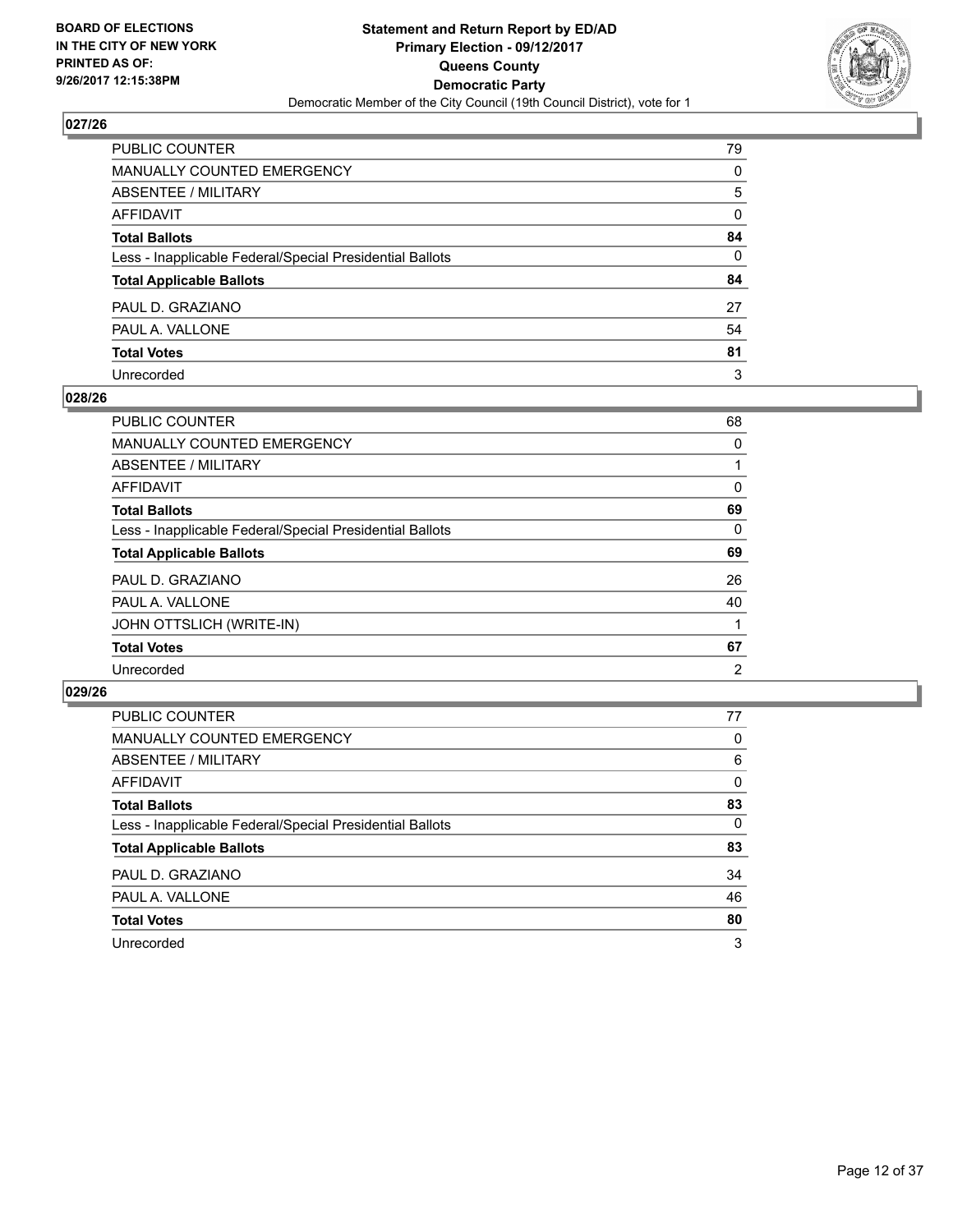

| PUBLIC COUNTER                                           | 82 |
|----------------------------------------------------------|----|
| <b>MANUALLY COUNTED EMERGENCY</b>                        | 0  |
| ABSENTEE / MILITARY                                      | 6  |
| AFFIDAVIT                                                | 0  |
| <b>Total Ballots</b>                                     | 88 |
| Less - Inapplicable Federal/Special Presidential Ballots | 0  |
| <b>Total Applicable Ballots</b>                          | 88 |
| PAUL D. GRAZIANO                                         | 32 |
| PAUL A. VALLONE                                          | 54 |
| UNATTRIBUTABLE WRITE-IN (WRITE-IN)                       |    |
| <b>Total Votes</b>                                       | 87 |
| Unrecorded                                               |    |

#### **031/26**

| PUBLIC COUNTER                                           | 70       |
|----------------------------------------------------------|----------|
| MANUALLY COUNTED EMERGENCY                               | 0        |
| ABSENTEE / MILITARY                                      | 3        |
| AFFIDAVIT                                                | $\Omega$ |
| <b>Total Ballots</b>                                     | 73       |
| Less - Inapplicable Federal/Special Presidential Ballots | $\Omega$ |
| <b>Total Applicable Ballots</b>                          | 73       |
| PAUL D. GRAZIANO                                         | 29       |
| PAUL A. VALLONE                                          | 43       |
| <b>Total Votes</b>                                       | 72       |
| Unrecorded                                               |          |

| PUBLIC COUNTER                                           | 90 |
|----------------------------------------------------------|----|
| MANUALLY COUNTED EMERGENCY                               | 0  |
| ABSENTEE / MILITARY                                      | 3  |
| AFFIDAVIT                                                | 0  |
| <b>Total Ballots</b>                                     | 93 |
| Less - Inapplicable Federal/Special Presidential Ballots | 0  |
| <b>Total Applicable Ballots</b>                          | 93 |
| PAUL D. GRAZIANO                                         | 42 |
| PAUL A. VALLONE                                          | 48 |
| <b>Total Votes</b>                                       | 90 |
| Unrecorded                                               | 3  |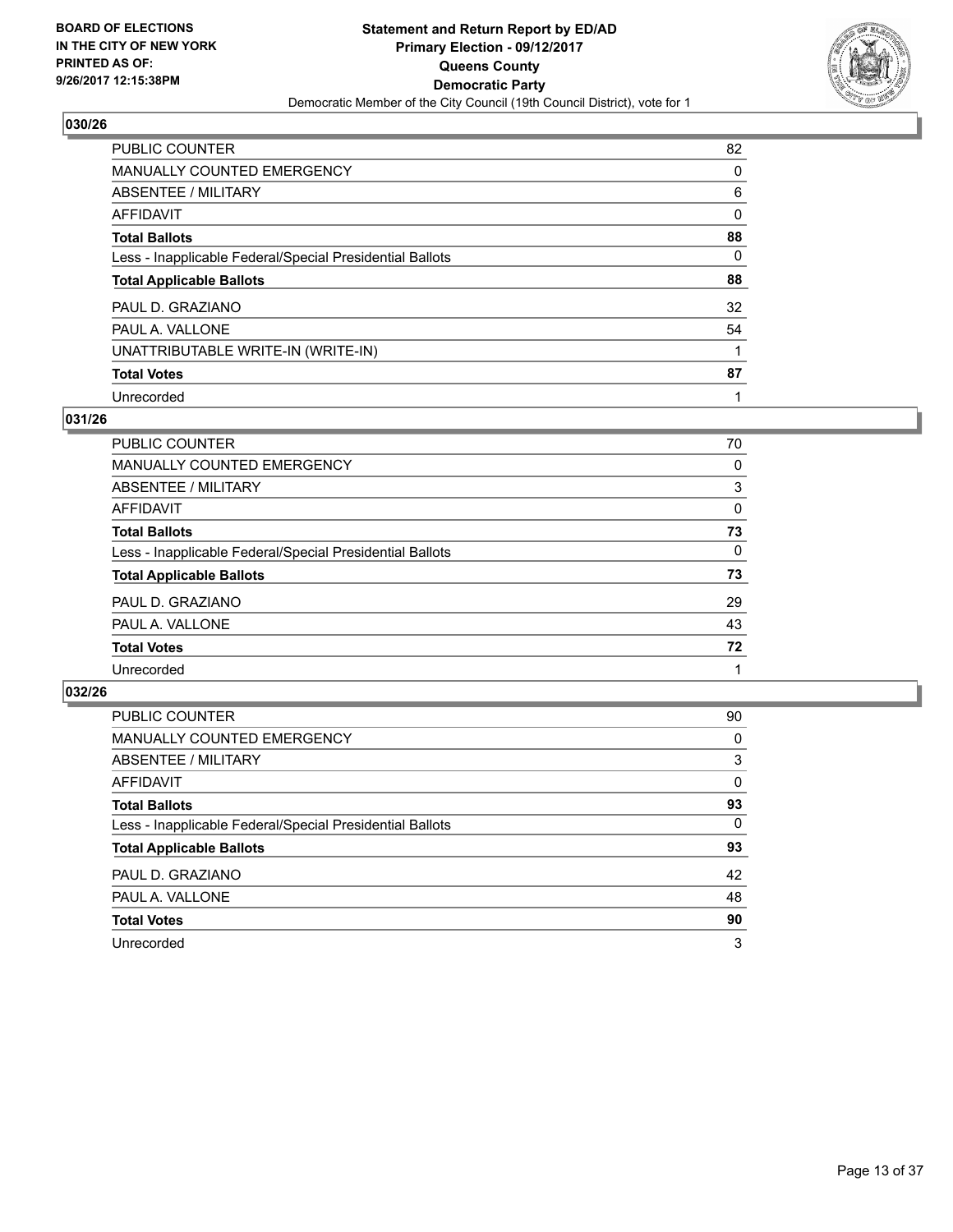

| PUBLIC COUNTER                                           | 96       |
|----------------------------------------------------------|----------|
| MANUALLY COUNTED EMERGENCY                               | $\Omega$ |
| <b>ABSENTEE / MILITARY</b>                               | 4        |
| <b>AFFIDAVIT</b>                                         | $\Omega$ |
| <b>Total Ballots</b>                                     | 100      |
| Less - Inapplicable Federal/Special Presidential Ballots | 0        |
| <b>Total Applicable Ballots</b>                          | 100      |
| PAUL D. GRAZIANO                                         | 39       |
| PAUL A. VALLONE                                          | 56       |
| <b>Total Votes</b>                                       | 95       |
| Unrecorded                                               | 5        |

#### **034/26**

| PUBLIC COUNTER                                           | 69 |
|----------------------------------------------------------|----|
| <b>MANUALLY COUNTED EMERGENCY</b>                        | 0  |
| ABSENTEE / MILITARY                                      | 0  |
| AFFIDAVIT                                                | 0  |
| <b>Total Ballots</b>                                     | 69 |
| Less - Inapplicable Federal/Special Presidential Ballots | 0  |
| <b>Total Applicable Ballots</b>                          | 69 |
| PAUL D. GRAZIANO                                         | 23 |
| PAUL A. VALLONE                                          | 45 |
| <b>Total Votes</b>                                       | 68 |
| Unrecorded                                               |    |
|                                                          |    |

| <b>PUBLIC COUNTER</b>                                    | 57 |
|----------------------------------------------------------|----|
| MANUALLY COUNTED EMERGENCY                               | 0  |
| ABSENTEE / MILITARY                                      | 14 |
| AFFIDAVIT                                                | 0  |
| <b>Total Ballots</b>                                     | 71 |
| Less - Inapplicable Federal/Special Presidential Ballots | 0  |
| <b>Total Applicable Ballots</b>                          | 71 |
| PAUL D. GRAZIANO                                         | 32 |
| PAUL A. VALLONE                                          | 36 |
| <b>Total Votes</b>                                       | 68 |
| Unrecorded                                               | 3  |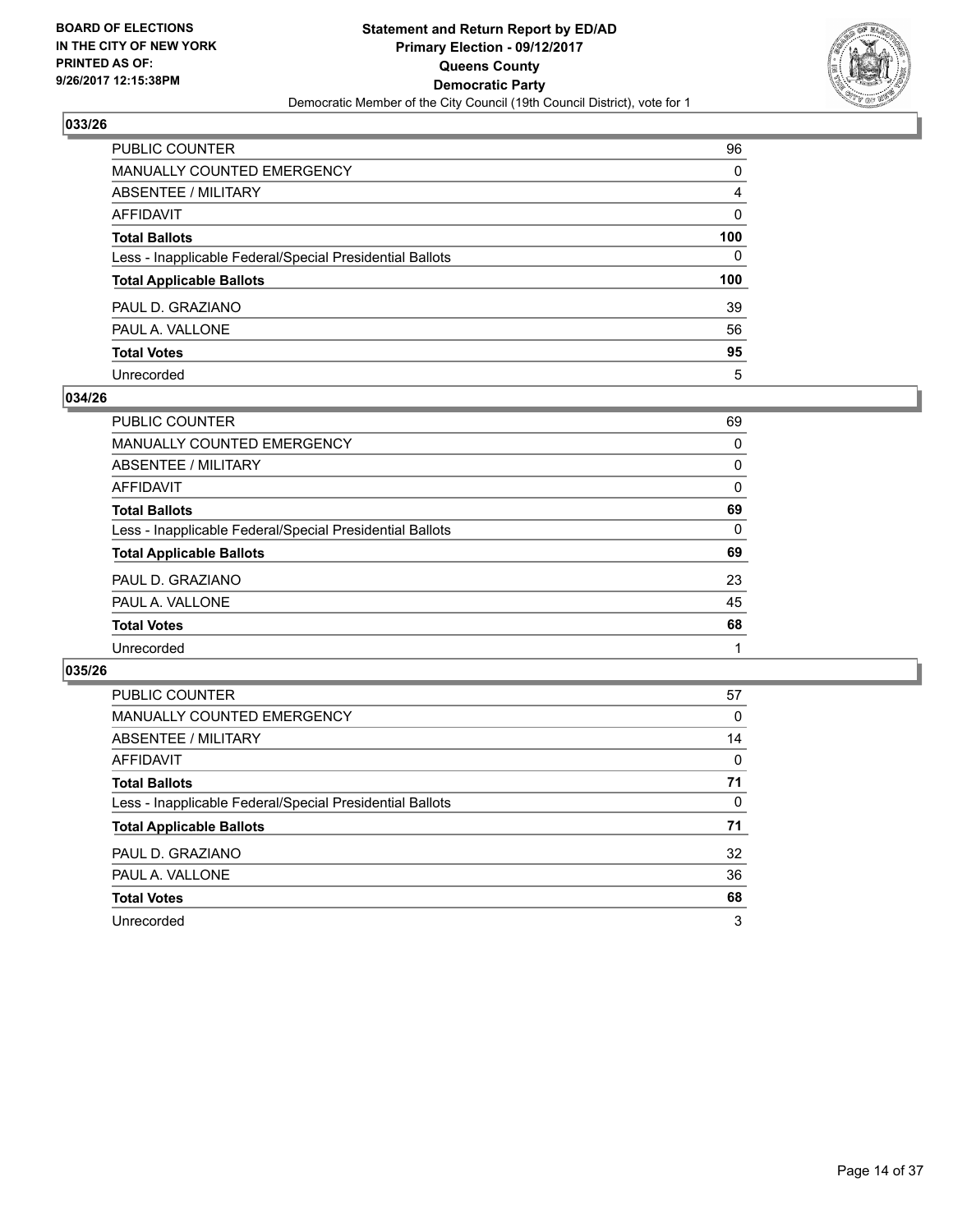

| <b>Total Votes</b>                                       | 81 |
|----------------------------------------------------------|----|
| PAUL A. VALLONE                                          | 17 |
| PAUL D. GRAZIANO                                         | 64 |
| <b>Total Applicable Ballots</b>                          | 81 |
| Less - Inapplicable Federal/Special Presidential Ballots | 0  |
| <b>Total Ballots</b>                                     | 81 |
| AFFIDAVIT                                                |    |
| ABSENTEE / MILITARY                                      |    |
| <b>MANUALLY COUNTED EMERGENCY</b>                        | 0  |
| PUBLIC COUNTER                                           | 79 |

## **038/26**

| <b>PUBLIC COUNTER</b>                                    |   |
|----------------------------------------------------------|---|
| <b>MANUALLY COUNTED EMERGENCY</b>                        | 0 |
| <b>ABSENTEE / MILITARY</b>                               | 0 |
| <b>AFFIDAVIT</b>                                         | 0 |
| <b>Total Ballots</b>                                     |   |
| Less - Inapplicable Federal/Special Presidential Ballots | 0 |
| <b>Total Applicable Ballots</b>                          |   |
| PAUL D. GRAZIANO                                         | 5 |
| PAUL A. VALLONE                                          |   |
| <b>Total Votes</b>                                       | 6 |
| Unrecorded                                               |   |
|                                                          |   |

| <b>PUBLIC COUNTER</b>                                    | 56       |
|----------------------------------------------------------|----------|
| <b>MANUALLY COUNTED EMERGENCY</b>                        | 0        |
| ABSENTEE / MILITARY                                      | 0        |
| AFFIDAVIT                                                | $\Omega$ |
| <b>Total Ballots</b>                                     | 56       |
| Less - Inapplicable Federal/Special Presidential Ballots | 0        |
| <b>Total Applicable Ballots</b>                          | 56       |
| PAUL D. GRAZIANO                                         | 29       |
| PAUL A. VALLONE                                          | 26       |
| <b>Total Votes</b>                                       | 55       |
| Unrecorded                                               | 1        |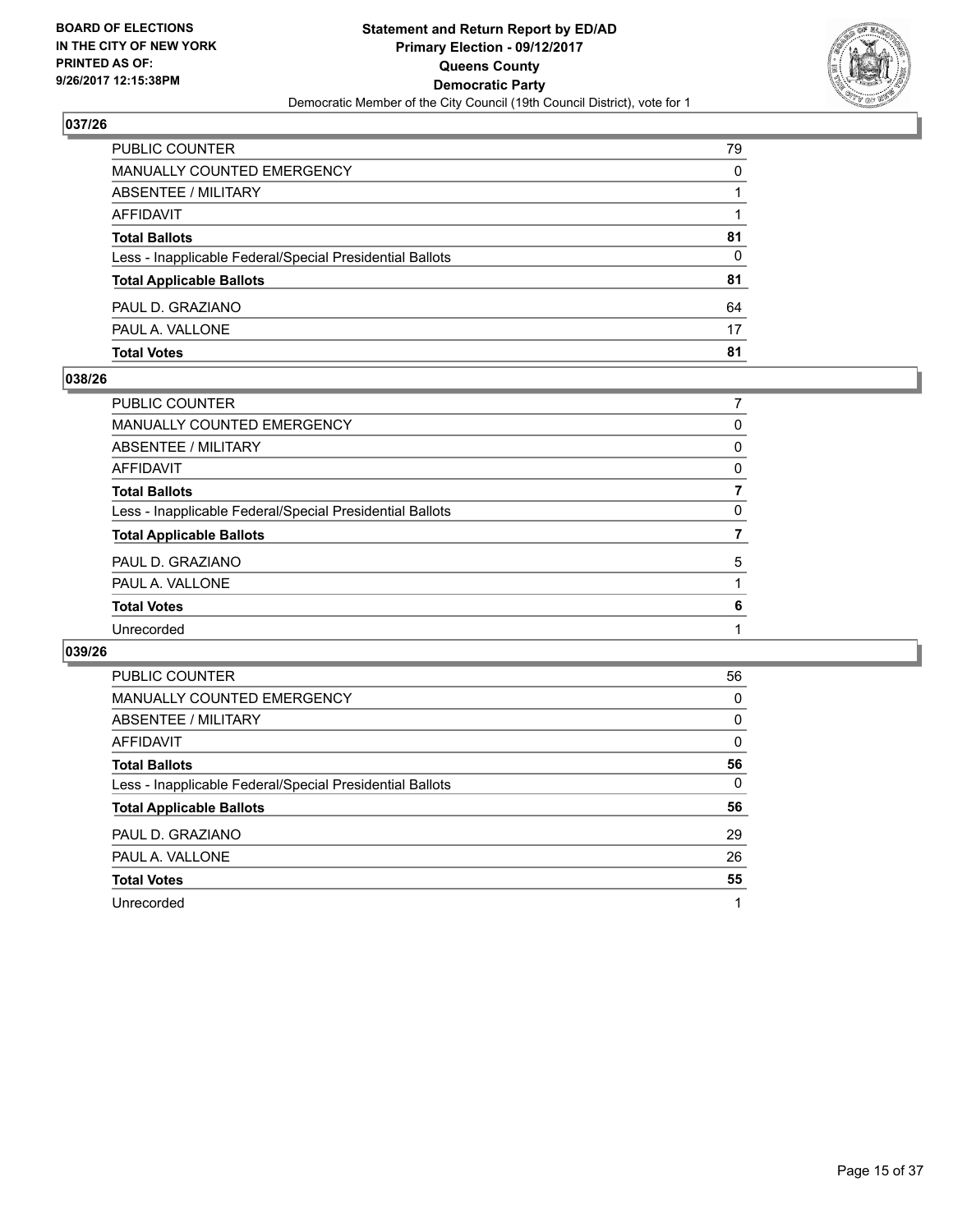

| <b>Total Votes</b>                                       | 8        |
|----------------------------------------------------------|----------|
| PAUL A. VALLONE                                          | 4        |
| PAUL D. GRAZIANO                                         | 4        |
| <b>Total Applicable Ballots</b>                          | 8        |
| Less - Inapplicable Federal/Special Presidential Ballots | 0        |
| <b>Total Ballots</b>                                     | 8        |
| <b>AFFIDAVIT</b>                                         | $\Omega$ |
| ABSENTEE / MILITARY                                      | 0        |
| <b>MANUALLY COUNTED EMERGENCY</b>                        | 0        |
| PUBLIC COUNTER                                           | 8        |

#### **050/26**

| <b>PUBLIC COUNTER</b>                                    | 61       |
|----------------------------------------------------------|----------|
| <b>MANUALLY COUNTED EMERGENCY</b>                        | 0        |
| <b>ABSENTEE / MILITARY</b>                               |          |
| <b>AFFIDAVIT</b>                                         | 0        |
| <b>Total Ballots</b>                                     | 62       |
| Less - Inapplicable Federal/Special Presidential Ballots | $\Omega$ |
| <b>Total Applicable Ballots</b>                          | 62       |
| PAUL D. GRAZIANO                                         | 25       |
| PAUL A. VALLONE                                          | 34       |
| <b>Total Votes</b>                                       | 59       |
| Unrecorded                                               | 3        |
|                                                          |          |

| <b>PUBLIC COUNTER</b>                                    | 30 |
|----------------------------------------------------------|----|
| <b>MANUALLY COUNTED EMERGENCY</b>                        | 0  |
| ABSENTEE / MILITARY                                      |    |
| AFFIDAVIT                                                | 0  |
| <b>Total Ballots</b>                                     | 31 |
| Less - Inapplicable Federal/Special Presidential Ballots | 0  |
| <b>Total Applicable Ballots</b>                          | 31 |
| PAUL D. GRAZIANO                                         | 9  |
| PAUL A. VALLONE                                          | 19 |
| <b>Total Votes</b>                                       | 28 |
| Unrecorded                                               | 3  |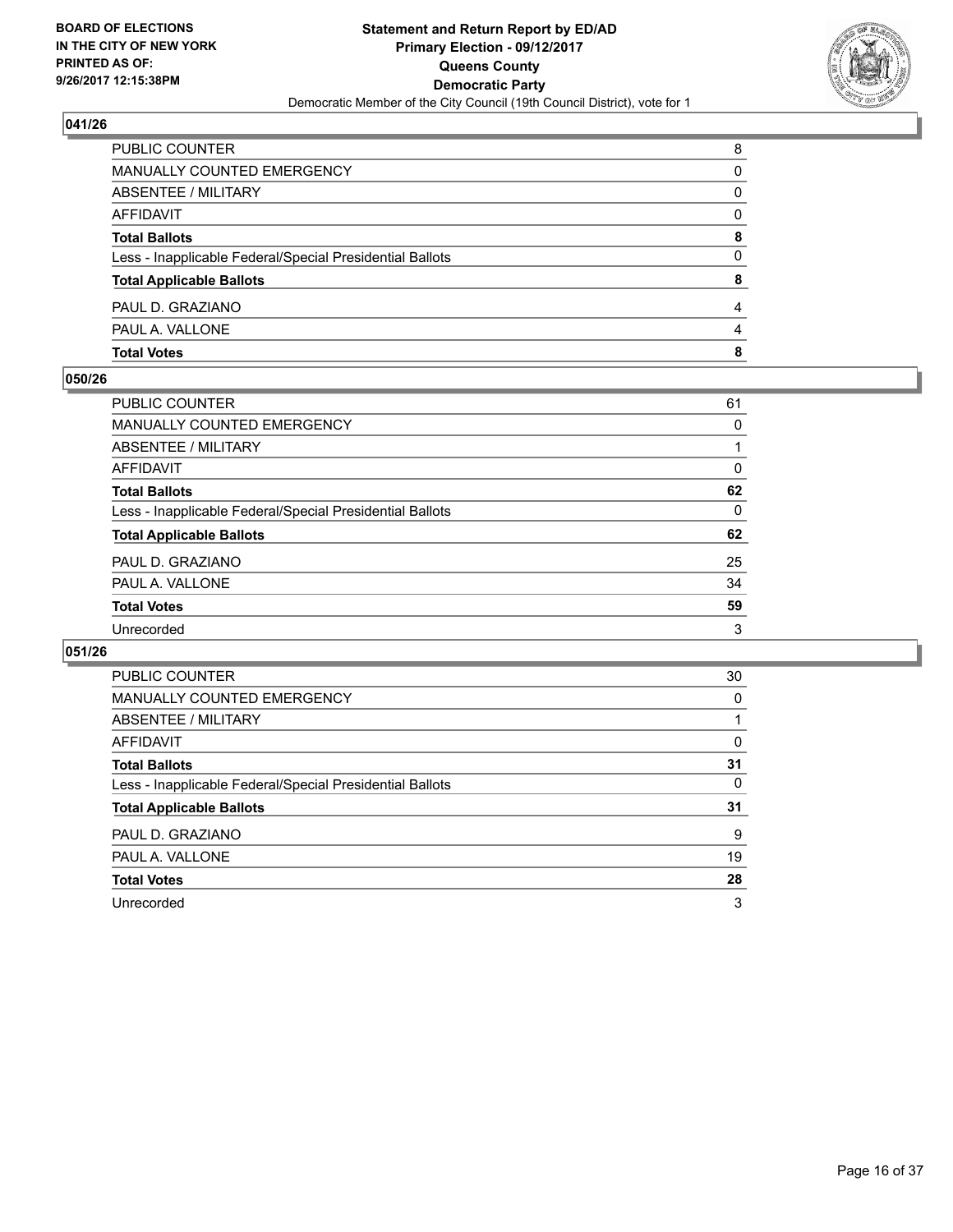

| PUBLIC COUNTER                                           | 45 |
|----------------------------------------------------------|----|
| <b>MANUALLY COUNTED EMERGENCY</b>                        | 0  |
| ABSENTEE / MILITARY                                      | 5  |
| AFFIDAVIT                                                | 0  |
| <b>Total Ballots</b>                                     | 50 |
| Less - Inapplicable Federal/Special Presidential Ballots | 0  |
| <b>Total Applicable Ballots</b>                          | 50 |
| PAUL D. GRAZIANO                                         | 22 |
| PAUL A. VALLONE                                          | 24 |
| UNATTRIBUTABLE WRITE-IN (WRITE-IN)                       |    |
| <b>Total Votes</b>                                       | 47 |
| Unrecorded                                               | 3  |

#### **053/26**

| PUBLIC COUNTER                                           | 68       |
|----------------------------------------------------------|----------|
| MANUALLY COUNTED EMERGENCY                               | 0        |
| ABSENTEE / MILITARY                                      | 5        |
| AFFIDAVIT                                                | $\Omega$ |
| <b>Total Ballots</b>                                     | 73       |
| Less - Inapplicable Federal/Special Presidential Ballots | $\Omega$ |
| <b>Total Applicable Ballots</b>                          | 73       |
| PAUL D. GRAZIANO                                         | 36       |
| PAUL A. VALLONE                                          | 36       |
| <b>Total Votes</b>                                       | 72       |
| Unrecorded                                               |          |

| PUBLIC COUNTER                                           | 52             |
|----------------------------------------------------------|----------------|
| <b>MANUALLY COUNTED EMERGENCY</b>                        | 0              |
| ABSENTEE / MILITARY                                      | 3              |
| AFFIDAVIT                                                | 0              |
| <b>Total Ballots</b>                                     | 55             |
| Less - Inapplicable Federal/Special Presidential Ballots | 0              |
| <b>Total Applicable Ballots</b>                          | 55             |
| PAUL D. GRAZIANO                                         | 23             |
| PAUL A. VALLONE                                          | 30             |
| <b>Total Votes</b>                                       | 53             |
| Unrecorded                                               | $\overline{2}$ |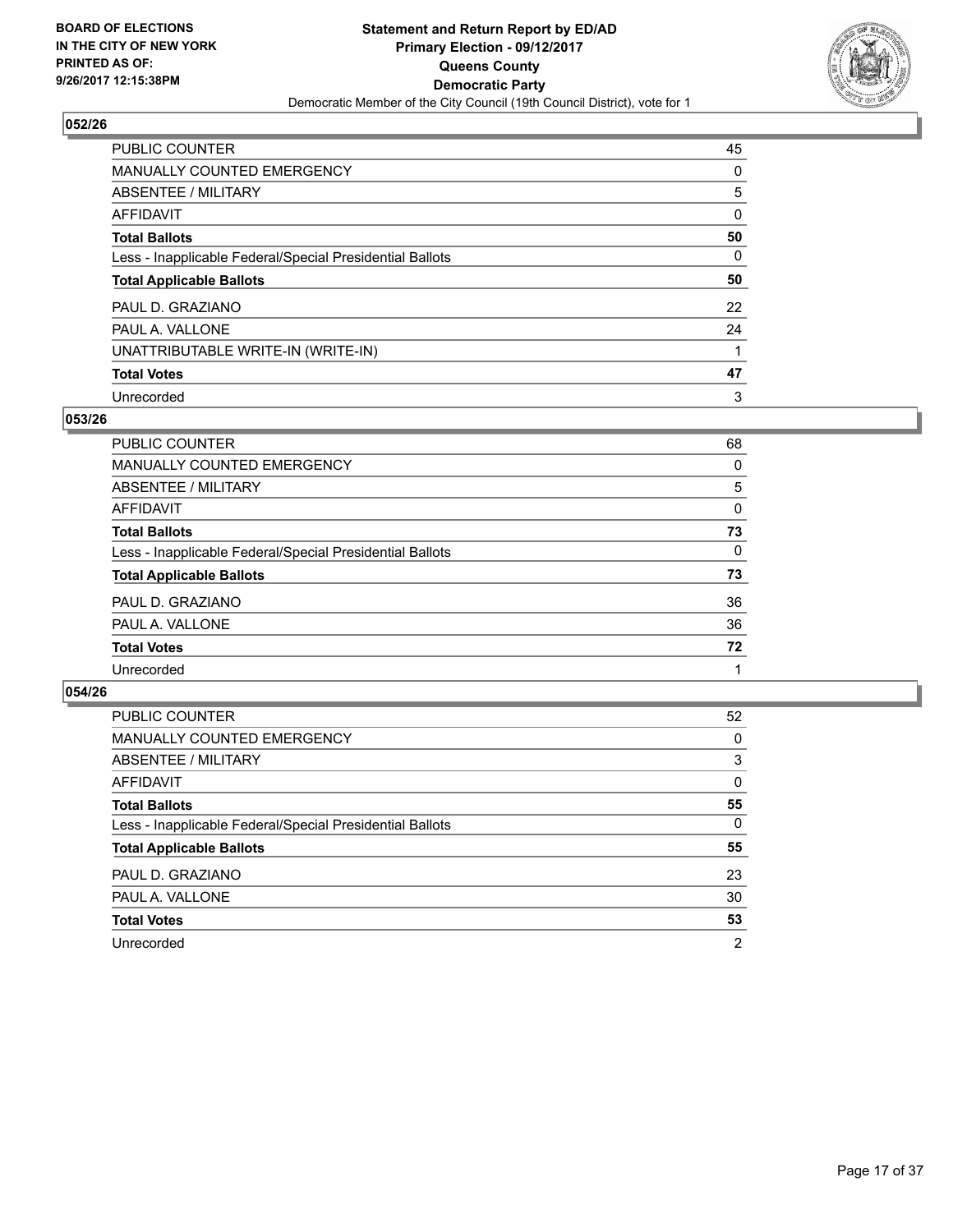

| PUBLIC COUNTER                                           | 52       |
|----------------------------------------------------------|----------|
| <b>MANUALLY COUNTED EMERGENCY</b>                        | $\Omega$ |
| ABSENTEE / MILITARY                                      |          |
| <b>AFFIDAVIT</b>                                         | $\Omega$ |
| <b>Total Ballots</b>                                     | 53       |
| Less - Inapplicable Federal/Special Presidential Ballots | 0        |
| <b>Total Applicable Ballots</b>                          | 53       |
| PAUL D. GRAZIANO                                         | 22       |
| PAUL A. VALLONE                                          | 30       |
| <b>Total Votes</b>                                       | 52       |
| Unrecorded                                               |          |

#### **056/26**

| <b>PUBLIC COUNTER</b>                                    | 75       |
|----------------------------------------------------------|----------|
| <b>MANUALLY COUNTED EMERGENCY</b>                        | $\Omega$ |
| ABSENTEE / MILITARY                                      |          |
| AFFIDAVIT                                                | 0        |
| <b>Total Ballots</b>                                     | 76       |
| Less - Inapplicable Federal/Special Presidential Ballots | $\Omega$ |
| <b>Total Applicable Ballots</b>                          | 76       |
| PAUL D. GRAZIANO                                         | 39       |
| PAUL A. VALLONE                                          | 34       |
| <b>Total Votes</b>                                       | 73       |
| Unrecorded                                               | 3        |

| <b>PUBLIC COUNTER</b>                                    | 77 |
|----------------------------------------------------------|----|
| MANUALLY COUNTED EMERGENCY                               | 0  |
| ABSENTEE / MILITARY                                      | 0  |
| AFFIDAVIT                                                | 0  |
| <b>Total Ballots</b>                                     | 77 |
| Less - Inapplicable Federal/Special Presidential Ballots | 0  |
| <b>Total Applicable Ballots</b>                          | 77 |
| PAUL D. GRAZIANO                                         | 34 |
| PAUL A. VALLONE                                          | 39 |
| STACEY KROUN (WRITE-IN)                                  |    |
| <b>Total Votes</b>                                       | 74 |
|                                                          |    |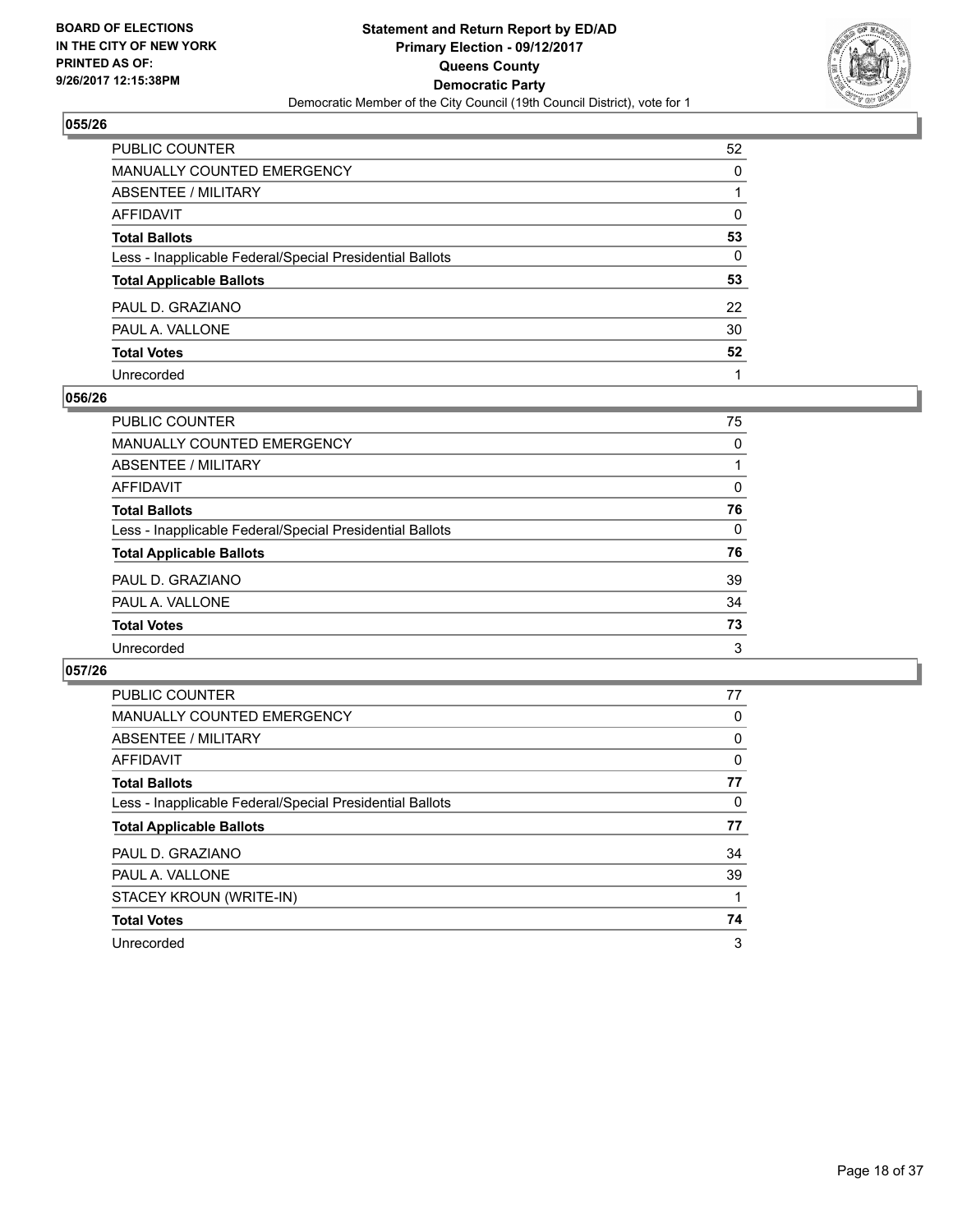

| PUBLIC COUNTER                                           | 72           |
|----------------------------------------------------------|--------------|
| MANUALLY COUNTED EMERGENCY                               | 0            |
| ABSENTEE / MILITARY                                      |              |
| <b>AFFIDAVIT</b>                                         | $\Omega$     |
| <b>Total Ballots</b>                                     | 73           |
| Less - Inapplicable Federal/Special Presidential Ballots | $\mathbf{0}$ |
| <b>Total Applicable Ballots</b>                          | 73           |
| PAUL D. GRAZIANO                                         | 34           |
| PAUL A. VALLONE                                          | 34           |
| <b>Total Votes</b>                                       | 68           |
| Unrecorded                                               | 5            |

#### **059/26**

| PUBLIC COUNTER                                           | 71 |
|----------------------------------------------------------|----|
| <b>MANUALLY COUNTED EMERGENCY</b>                        | 0  |
| ABSENTEE / MILITARY                                      | 4  |
| AFFIDAVIT                                                |    |
| <b>Total Ballots</b>                                     | 76 |
| Less - Inapplicable Federal/Special Presidential Ballots | 0  |
| <b>Total Applicable Ballots</b>                          | 76 |
| PAUL D. GRAZIANO                                         | 38 |
| PAUL A. VALLONE                                          | 33 |
| <b>Total Votes</b>                                       | 71 |
| Unrecorded                                               | 5  |

| <b>PUBLIC COUNTER</b>                                    | 81 |
|----------------------------------------------------------|----|
| MANUALLY COUNTED EMERGENCY                               | 0  |
| ABSENTEE / MILITARY                                      | 2  |
| AFFIDAVIT                                                | 0  |
| <b>Total Ballots</b>                                     | 83 |
| Less - Inapplicable Federal/Special Presidential Ballots | 0  |
| <b>Total Applicable Ballots</b>                          | 83 |
| PAUL D. GRAZIANO                                         | 38 |
| PAUL A. VALLONE                                          | 45 |
| <b>Total Votes</b>                                       | 83 |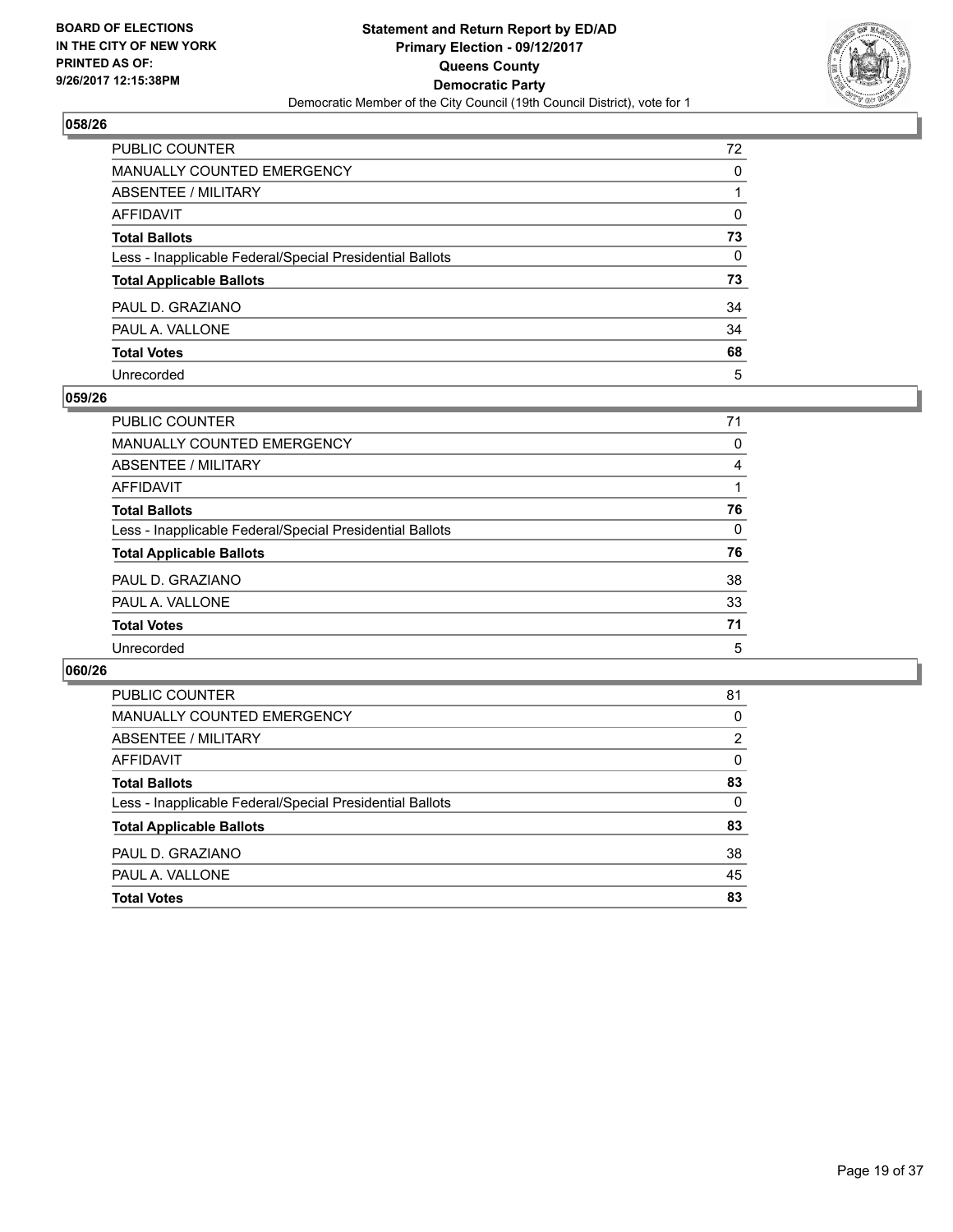

| <b>Total Votes</b>                                       | 80 |
|----------------------------------------------------------|----|
| PAUL A. VALLONE                                          | 37 |
| PAUL D. GRAZIANO                                         | 43 |
| <b>Total Applicable Ballots</b>                          | 80 |
| Less - Inapplicable Federal/Special Presidential Ballots | 0  |
| <b>Total Ballots</b>                                     | 80 |
| AFFIDAVIT                                                | 0  |
| ABSENTEE / MILITARY                                      | 2  |
| <b>MANUALLY COUNTED EMERGENCY</b>                        | 0  |
| PUBLIC COUNTER                                           | 78 |

#### **062/26**

| PUBLIC COUNTER                                           | 67             |
|----------------------------------------------------------|----------------|
| <b>MANUALLY COUNTED EMERGENCY</b>                        | 0              |
| ABSENTEE / MILITARY                                      | 3              |
| <b>AFFIDAVIT</b>                                         |                |
| <b>Total Ballots</b>                                     | 71             |
| Less - Inapplicable Federal/Special Presidential Ballots | $\Omega$       |
| <b>Total Applicable Ballots</b>                          | 71             |
| PAUL D. GRAZIANO                                         | 26             |
| PAUL A. VALLONE                                          | 43             |
| <b>Total Votes</b>                                       | 69             |
| Unrecorded                                               | $\overline{2}$ |
|                                                          |                |

## **063/26**

| <b>PUBLIC COUNTER</b>                                    | 72 |
|----------------------------------------------------------|----|
| <b>MANUALLY COUNTED EMERGENCY</b>                        | 0  |
| ABSENTEE / MILITARY                                      | 3  |
| AFFIDAVIT                                                | 0  |
| <b>Total Ballots</b>                                     | 75 |
| Less - Inapplicable Federal/Special Presidential Ballots | 0  |
| <b>Total Applicable Ballots</b>                          | 75 |
| PAUL D. GRAZIANO                                         | 45 |
| PAUL A. VALLONE                                          | 30 |
| <b>Total Votes</b>                                       | 75 |

| <b>PUBLIC COUNTER</b>                                    | 61 |
|----------------------------------------------------------|----|
| <b>MANUALLY COUNTED EMERGENCY</b>                        | 0  |
| ABSENTEE / MILITARY                                      |    |
| AFFIDAVIT                                                | 0  |
| <b>Total Ballots</b>                                     | 62 |
| Less - Inapplicable Federal/Special Presidential Ballots | 0  |
| <b>Total Applicable Ballots</b>                          | 62 |
| PAUL D. GRAZIANO                                         | 32 |
| PAUL A. VALLONE                                          | 30 |
| <b>Total Votes</b>                                       | 62 |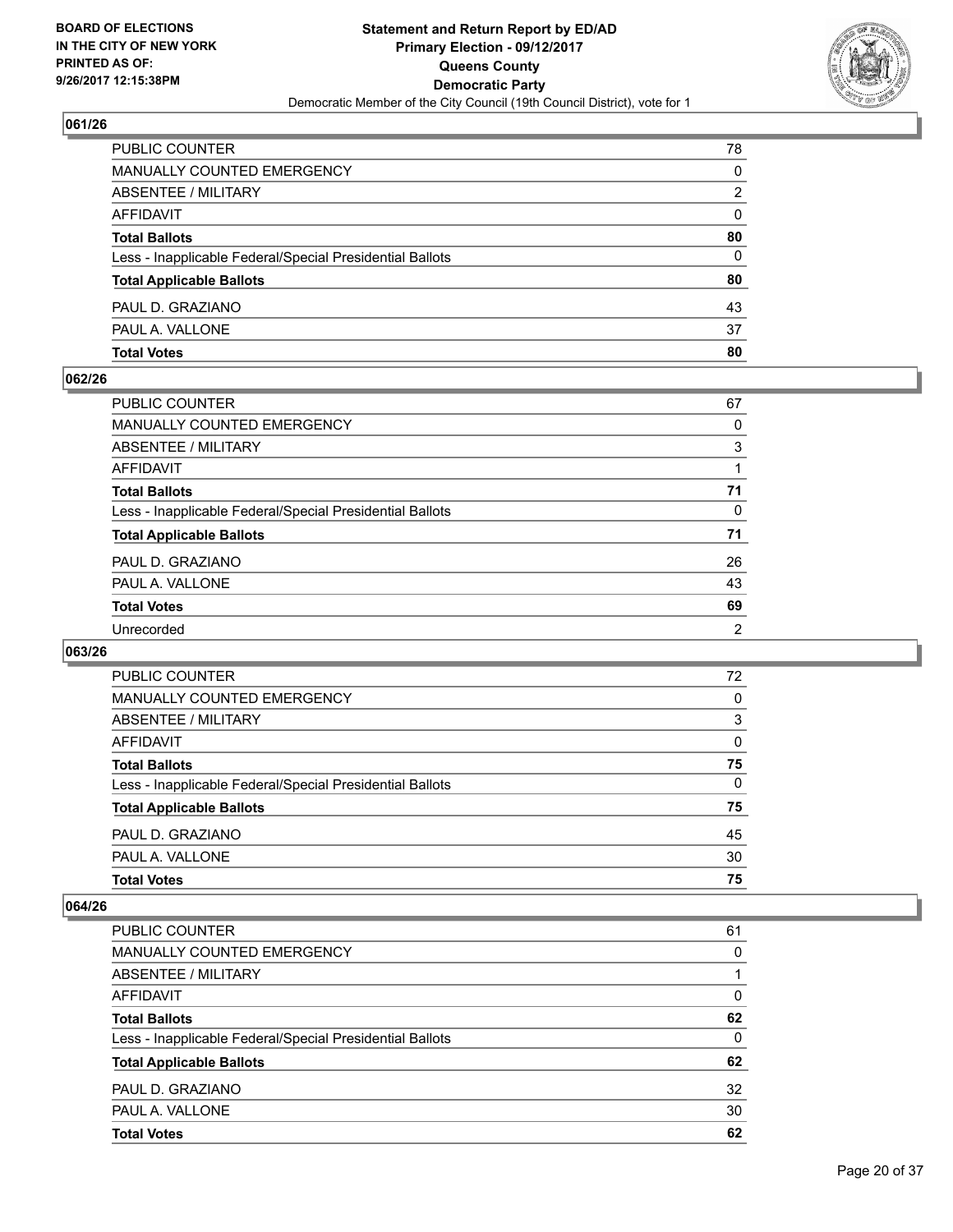

| PUBLIC COUNTER                                           | 39             |
|----------------------------------------------------------|----------------|
| MANUALLY COUNTED EMERGENCY                               | $\Omega$       |
| <b>ABSENTEE / MILITARY</b>                               | 3              |
| <b>AFFIDAVIT</b>                                         | $\mathbf{0}$   |
| <b>Total Ballots</b>                                     | 42             |
| Less - Inapplicable Federal/Special Presidential Ballots | 0              |
| <b>Total Applicable Ballots</b>                          | 42             |
| PAUL D. GRAZIANO                                         | 26             |
| PAUL A. VALLONE                                          | 14             |
| <b>Total Votes</b>                                       | 40             |
| Unrecorded                                               | $\overline{2}$ |

#### **066/26**

| <b>PUBLIC COUNTER</b>                                    | 70       |
|----------------------------------------------------------|----------|
| MANUALLY COUNTED EMERGENCY                               | 0        |
| ABSENTEE / MILITARY                                      | 3        |
| AFFIDAVIT                                                | $\Omega$ |
| <b>Total Ballots</b>                                     | 73       |
| Less - Inapplicable Federal/Special Presidential Ballots | 0        |
| <b>Total Applicable Ballots</b>                          | 73       |
| PAUL D. GRAZIANO                                         | 40       |
| PAUL A. VALLONE                                          | 31       |
| <b>Total Votes</b>                                       | 71       |
| Unrecorded                                               | 2        |

| <b>PUBLIC COUNTER</b>                                    | 58 |
|----------------------------------------------------------|----|
| MANUALLY COUNTED EMERGENCY                               | 0  |
| ABSENTEE / MILITARY                                      | 5  |
| AFFIDAVIT                                                | 0  |
| <b>Total Ballots</b>                                     | 63 |
| Less - Inapplicable Federal/Special Presidential Ballots | 0  |
| <b>Total Applicable Ballots</b>                          | 63 |
| PAUL D. GRAZIANO                                         | 20 |
| PAUL A. VALLONE                                          | 43 |
| <b>Total Votes</b>                                       | 63 |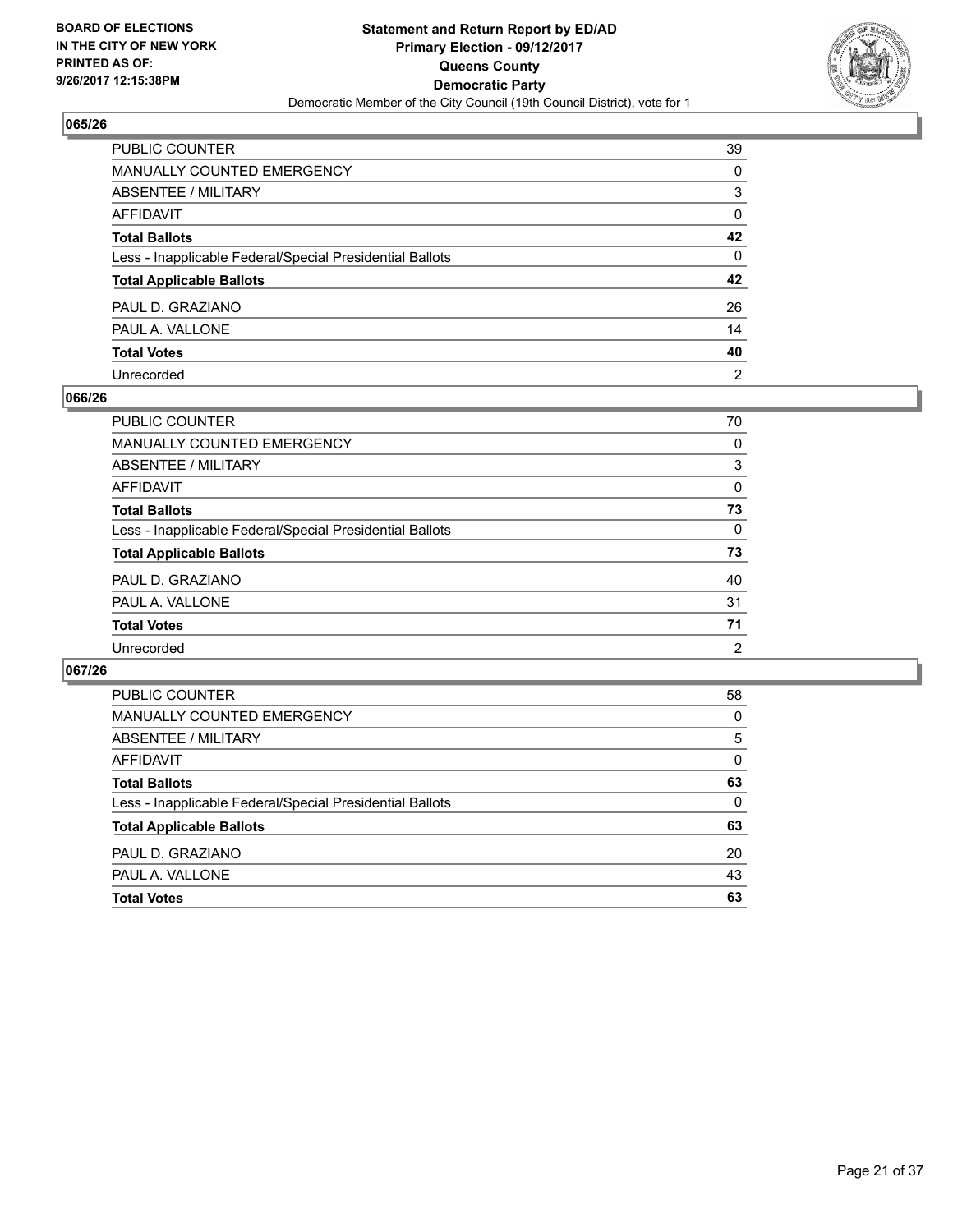

| PUBLIC COUNTER                                           | 66           |
|----------------------------------------------------------|--------------|
| <b>MANUALLY COUNTED EMERGENCY</b>                        | 0            |
| ABSENTEE / MILITARY                                      | 2            |
| <b>AFFIDAVIT</b>                                         | $\mathbf{0}$ |
| <b>Total Ballots</b>                                     | 68           |
| Less - Inapplicable Federal/Special Presidential Ballots | 0            |
| <b>Total Applicable Ballots</b>                          | 68           |
| PAUL D. GRAZIANO                                         | 37           |
| PAUL A. VALLONE                                          | 26           |
| <b>Total Votes</b>                                       | 63           |
| Unrecorded                                               | 5            |

#### **069/26**

| <b>PUBLIC COUNTER</b>                                    | 42             |
|----------------------------------------------------------|----------------|
| <b>MANUALLY COUNTED EMERGENCY</b>                        | $\Omega$       |
| ABSENTEE / MILITARY                                      |                |
| AFFIDAVIT                                                | 0              |
| <b>Total Ballots</b>                                     | 43             |
| Less - Inapplicable Federal/Special Presidential Ballots | $\Omega$       |
| <b>Total Applicable Ballots</b>                          | 43             |
| PAUL D. GRAZIANO                                         | 14             |
| PAUL A. VALLONE                                          | 27             |
| <b>Total Votes</b>                                       | 41             |
| Unrecorded                                               | $\overline{2}$ |

| <b>PUBLIC COUNTER</b>                                    | 63 |
|----------------------------------------------------------|----|
| <b>MANUALLY COUNTED EMERGENCY</b>                        | 0  |
| <b>ABSENTEE / MILITARY</b>                               | 2  |
| AFFIDAVIT                                                | 0  |
| <b>Total Ballots</b>                                     | 65 |
| Less - Inapplicable Federal/Special Presidential Ballots | 0  |
| <b>Total Applicable Ballots</b>                          | 65 |
| PAUL D. GRAZIANO                                         | 20 |
| PAUL A. VALLONE                                          | 41 |
| <b>Total Votes</b>                                       | 61 |
|                                                          |    |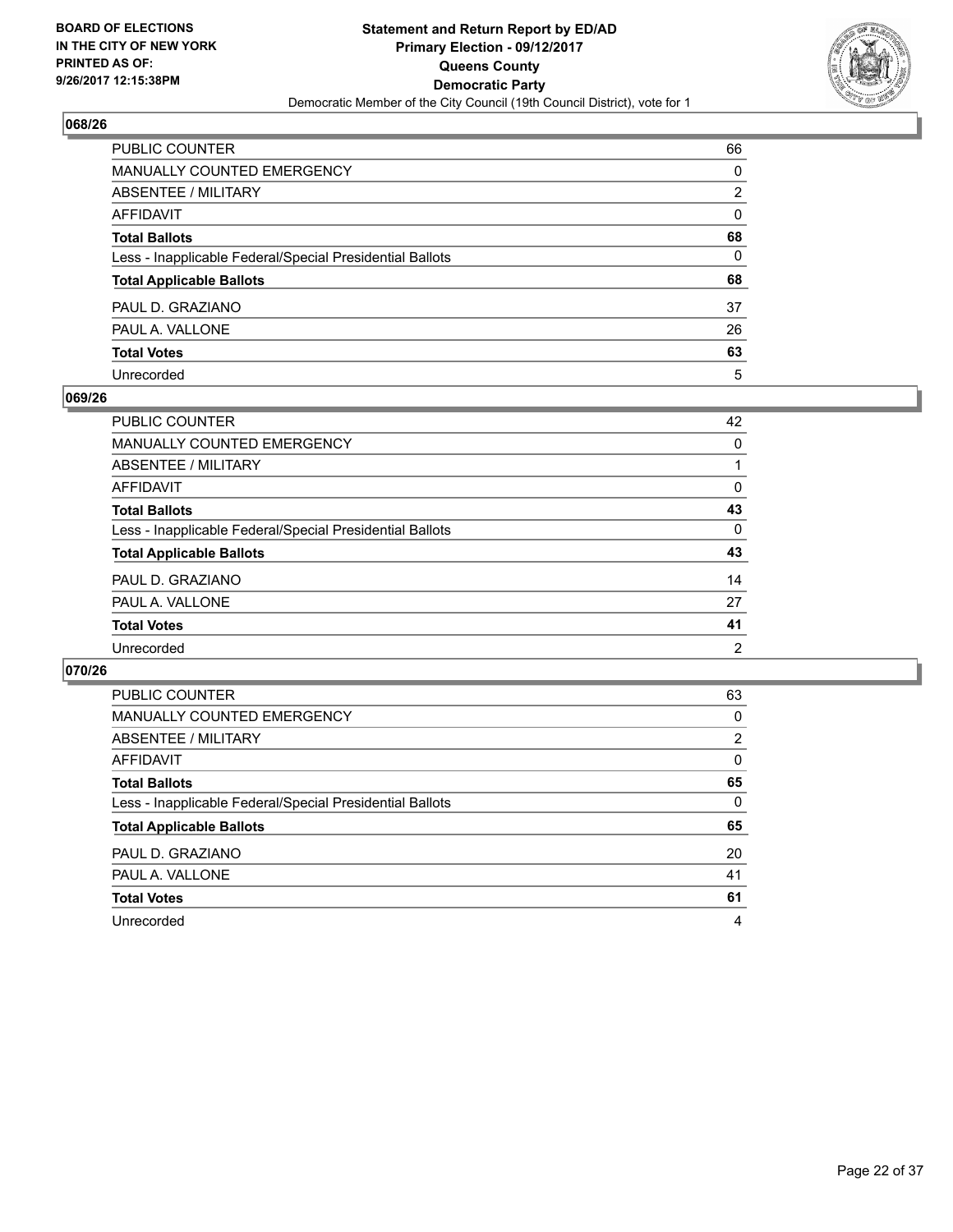

| <b>Total Votes</b>                                       | 0            |
|----------------------------------------------------------|--------------|
| PAUL A. VALLONE                                          | <sup>0</sup> |
| PAUL D. GRAZIANO                                         | 0            |
| <b>Total Applicable Ballots</b>                          | 0            |
| Less - Inapplicable Federal/Special Presidential Ballots | 0            |
| <b>Total Ballots</b>                                     | 0            |
| <b>AFFIDAVIT</b>                                         | $\Omega$     |
| ABSENTEE / MILITARY                                      | 0            |
| <b>MANUALLY COUNTED EMERGENCY</b>                        | 0            |
| PUBLIC COUNTER                                           | $\Omega$     |

## **079/26**

| <b>PUBLIC COUNTER</b>                                    | 53             |
|----------------------------------------------------------|----------------|
| <b>MANUALLY COUNTED EMERGENCY</b>                        | $\Omega$       |
| <b>ABSENTEE / MILITARY</b>                               |                |
| <b>AFFIDAVIT</b>                                         | 0              |
| <b>Total Ballots</b>                                     | 54             |
| Less - Inapplicable Federal/Special Presidential Ballots | $\Omega$       |
| <b>Total Applicable Ballots</b>                          | 54             |
| PAUL D. GRAZIANO                                         | 32             |
| PAUL A. VALLONE                                          | 20             |
| <b>Total Votes</b>                                       | 52             |
| Unrecorded                                               | $\overline{2}$ |
|                                                          |                |

| <b>PUBLIC COUNTER</b>                                    | 46 |
|----------------------------------------------------------|----|
| <b>MANUALLY COUNTED EMERGENCY</b>                        | 0  |
| <b>ABSENTEE / MILITARY</b>                               | 0  |
| <b>AFFIDAVIT</b>                                         | 0  |
| <b>Total Ballots</b>                                     | 46 |
| Less - Inapplicable Federal/Special Presidential Ballots | 0  |
| <b>Total Applicable Ballots</b>                          | 46 |
| PAUL D. GRAZIANO                                         | 24 |
| PAUL A. VALLONE                                          | 20 |
| MOHAMMED TAYEBAL RAHMAN (WRITE-IN)                       |    |
| <b>Total Votes</b>                                       | 45 |
| Unrecorded                                               | 1  |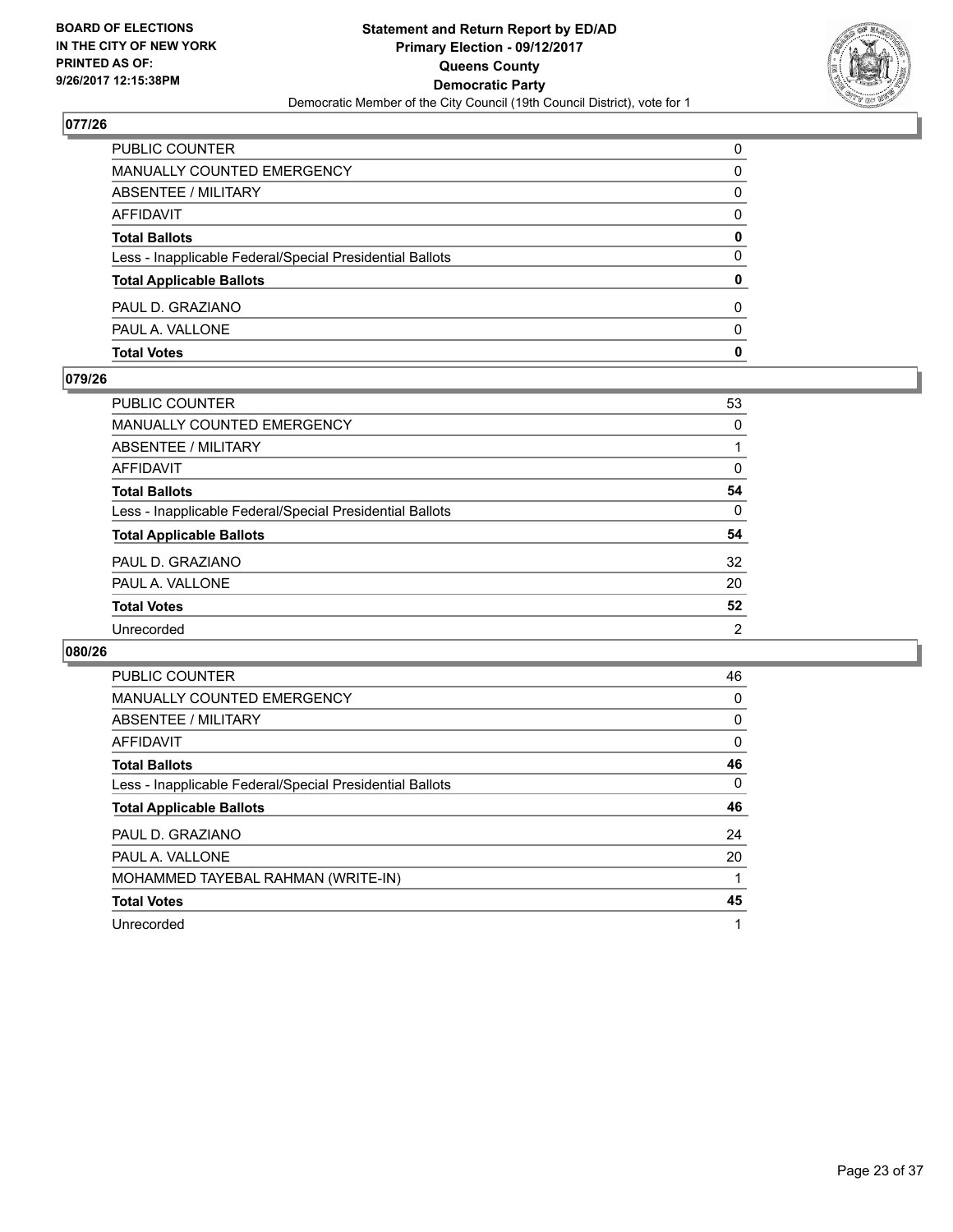

| PUBLIC COUNTER                                           | 56           |
|----------------------------------------------------------|--------------|
| MANUALLY COUNTED EMERGENCY                               | $\Omega$     |
| ABSENTEE / MILITARY                                      | 0            |
| AFFIDAVIT                                                | $\mathbf{0}$ |
| Total Ballots                                            | 56           |
| Less - Inapplicable Federal/Special Presidential Ballots | $\mathbf{0}$ |
| <b>Total Applicable Ballots</b>                          | 56           |
| PAUL D. GRAZIANO                                         | 21           |
| PAUL A. VALLONE                                          | 34           |
| <b>Total Votes</b>                                       | 55           |
| Unrecorded                                               |              |

#### **082/26**

| PUBLIC COUNTER                                           | 49 |
|----------------------------------------------------------|----|
| MANUALLY COUNTED EMERGENCY                               | 0  |
| ABSENTEE / MILITARY                                      | 2  |
| AFFIDAVIT                                                | 0  |
| <b>Total Ballots</b>                                     | 51 |
| Less - Inapplicable Federal/Special Presidential Ballots | 0  |
| <b>Total Applicable Ballots</b>                          | 51 |
| PAUL D. GRAZIANO                                         | 29 |
| PAUL A. VALLONE                                          | 21 |
| <b>Total Votes</b>                                       | 50 |
| Unrecorded                                               |    |

| <b>PUBLIC COUNTER</b>                                    | 71 |
|----------------------------------------------------------|----|
| <b>MANUALLY COUNTED EMERGENCY</b>                        | 0  |
| <b>ABSENTEE / MILITARY</b>                               | 0  |
| AFFIDAVIT                                                | 2  |
| <b>Total Ballots</b>                                     | 73 |
| Less - Inapplicable Federal/Special Presidential Ballots | 0  |
| <b>Total Applicable Ballots</b>                          | 73 |
| PAUL D. GRAZIANO                                         | 44 |
| PAUL A. VALLONE                                          | 25 |
| <b>Total Votes</b>                                       | 69 |
| Unrecorded                                               | 4  |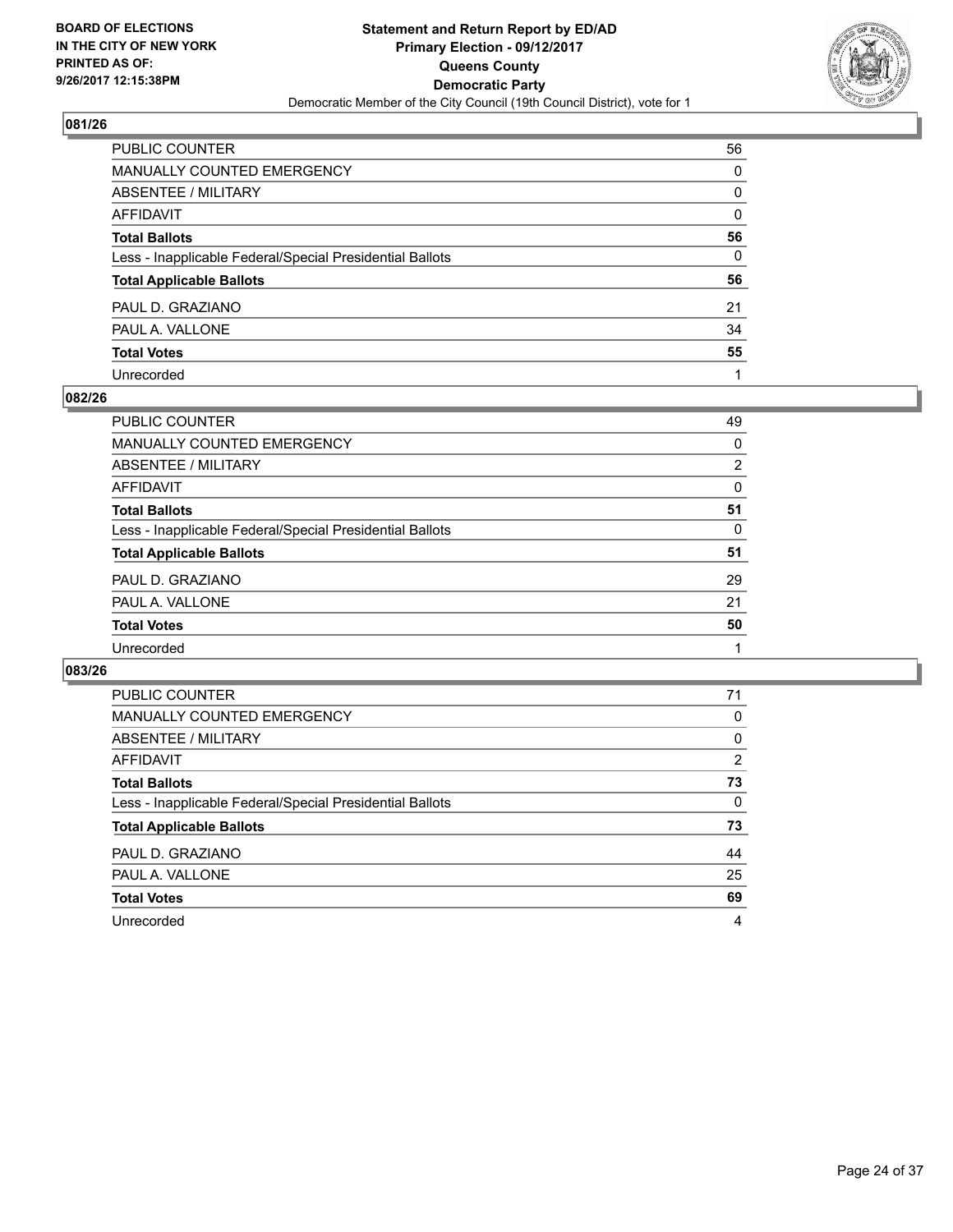

| <b>PUBLIC COUNTER</b>                                    | 43 |
|----------------------------------------------------------|----|
| <b>MANUALLY COUNTED EMERGENCY</b>                        | 0  |
| ABSENTEE / MILITARY                                      |    |
| AFFIDAVIT                                                | 0  |
| <b>Total Ballots</b>                                     | 44 |
| Less - Inapplicable Federal/Special Presidential Ballots | 0  |
| <b>Total Applicable Ballots</b>                          | 44 |
| PAUL D. GRAZIANO                                         | 14 |
| PAUL A. VALLONE                                          | 29 |
| <b>Total Votes</b>                                       | 43 |
| Unrecorded                                               |    |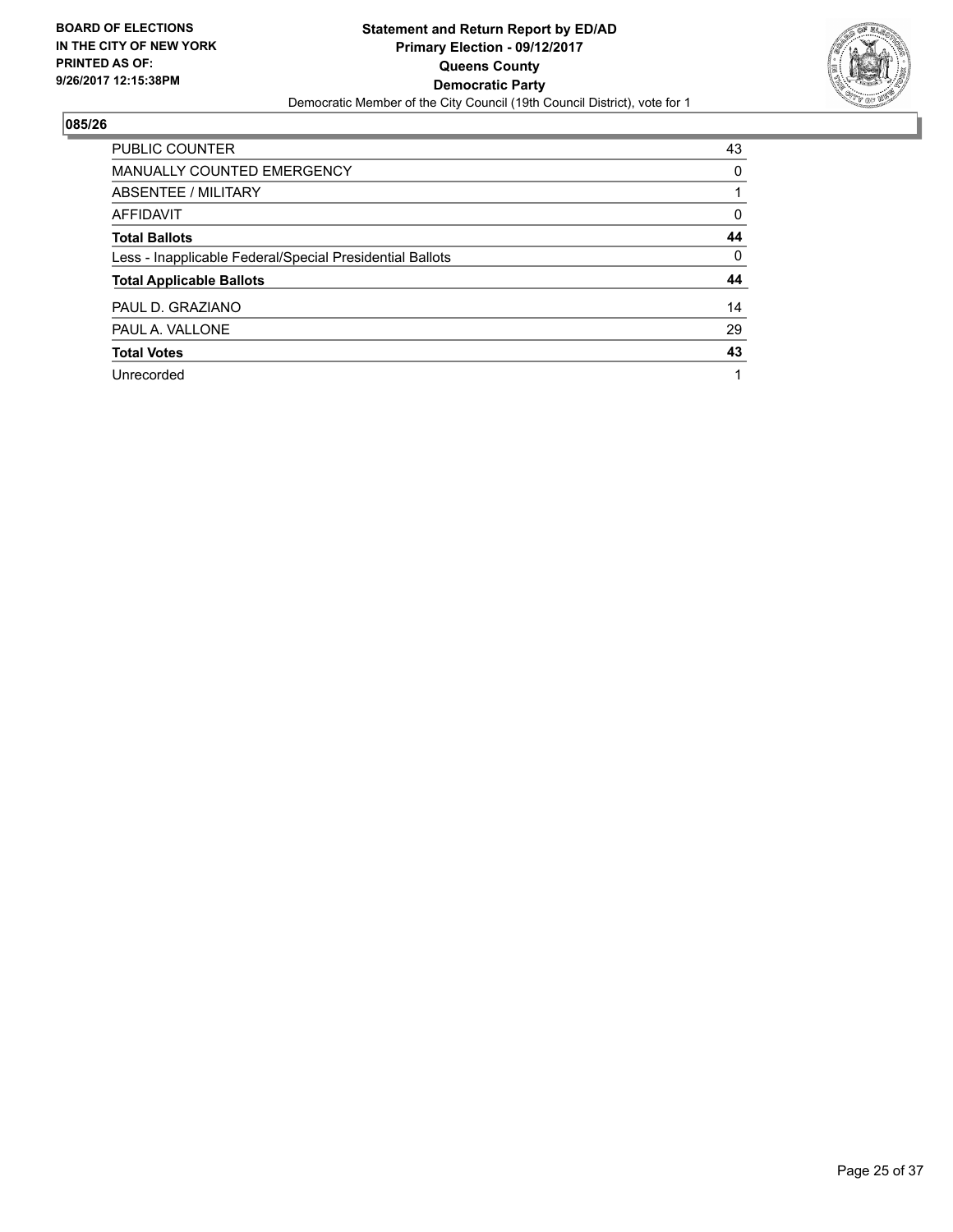

| PUBLIC COUNTER                                           | 71           |
|----------------------------------------------------------|--------------|
| MANUALLY COUNTED EMERGENCY                               | 0            |
| ABSENTEE / MILITARY                                      | 4            |
| AFFIDAVIT                                                | $\mathbf{0}$ |
| Total Ballots                                            | 75           |
| Less - Inapplicable Federal/Special Presidential Ballots | $\mathbf{0}$ |
| <b>Total Applicable Ballots</b>                          | 75           |
| PAUL D. GRAZIANO                                         | 30           |
| PAUL A. VALLONE                                          | 44           |
| <b>Total Votes</b>                                       | 74           |
| Unrecorded                                               |              |

#### **051/27**

| <b>Total Votes</b>                                       | 54 |
|----------------------------------------------------------|----|
|                                                          |    |
| PAUL A. VALLONE                                          | 30 |
| PAUL D. GRAZIANO                                         | 24 |
| <b>Total Applicable Ballots</b>                          | 54 |
| Less - Inapplicable Federal/Special Presidential Ballots | 0  |
| <b>Total Ballots</b>                                     | 54 |
| AFFIDAVIT                                                | 0  |
| ABSENTEE / MILITARY                                      | 3  |
| MANUALLY COUNTED EMERGENCY                               | 0  |
| PUBLIC COUNTER                                           | 51 |

| <b>PUBLIC COUNTER</b>                                    | 18 |
|----------------------------------------------------------|----|
| <b>MANUALLY COUNTED EMERGENCY</b>                        | 0  |
| ABSENTEE / MILITARY                                      | 0  |
| AFFIDAVIT                                                | 0  |
| <b>Total Ballots</b>                                     | 18 |
| Less - Inapplicable Federal/Special Presidential Ballots | 0  |
| <b>Total Applicable Ballots</b>                          | 18 |
| PAUL D. GRAZIANO                                         |    |
| PAUL A. VALLONE                                          | 11 |
| <b>Total Votes</b>                                       | 18 |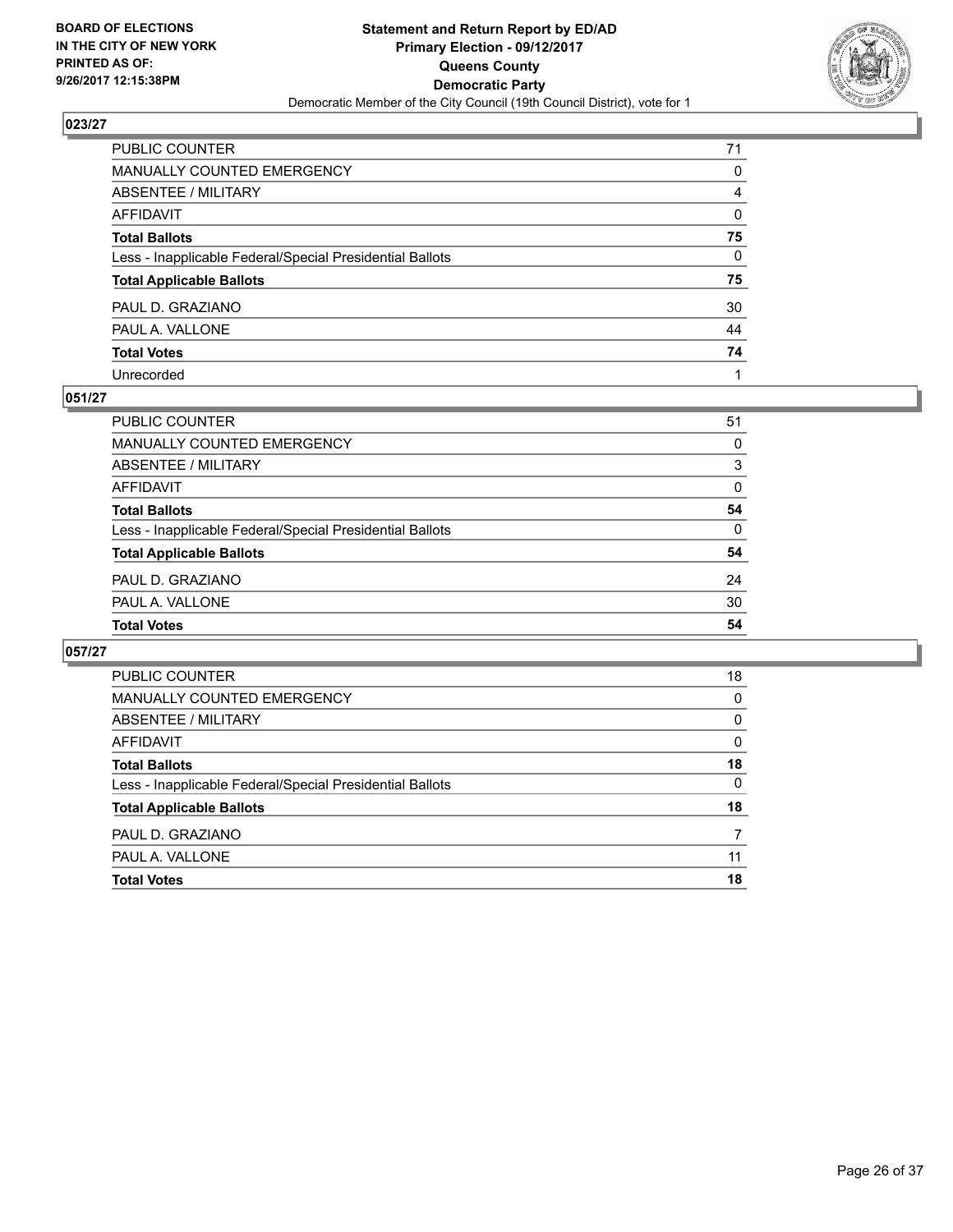

| PUBLIC COUNTER                                           | 29 |
|----------------------------------------------------------|----|
| MANUALLY COUNTED EMERGENCY                               | 0  |
| ABSENTEE / MILITARY                                      |    |
| AFFIDAVIT                                                |    |
| Total Ballots                                            | 31 |
| Less - Inapplicable Federal/Special Presidential Ballots | 0  |
| <b>Total Applicable Ballots</b>                          | 31 |
| PAUL D. GRAZIANO                                         | 10 |
| PAUL A. VALLONE                                          | 18 |
| <b>Total Votes</b>                                       | 28 |
| Unrecorded                                               | 3  |

#### **060/27**

| PUBLIC COUNTER                                           | 25       |
|----------------------------------------------------------|----------|
| MANUALLY COUNTED EMERGENCY                               | 0        |
| ABSENTEE / MILITARY                                      | 33       |
| AFFIDAVIT                                                | $\Omega$ |
| <b>Total Ballots</b>                                     | 58       |
| Less - Inapplicable Federal/Special Presidential Ballots | $\Omega$ |
| <b>Total Applicable Ballots</b>                          | 58       |
| PAUL D. GRAZIANO                                         | 22       |
| PAUL A. VALLONE                                          | 32       |
| <b>Total Votes</b>                                       | 54       |
| Unrecorded                                               | 4        |

| <b>PUBLIC COUNTER</b>                                    | 46 |
|----------------------------------------------------------|----|
| <b>MANUALLY COUNTED EMERGENCY</b>                        | 0  |
| ABSENTEE / MILITARY                                      |    |
| AFFIDAVIT                                                | 0  |
| <b>Total Ballots</b>                                     | 47 |
| Less - Inapplicable Federal/Special Presidential Ballots | 0  |
| <b>Total Applicable Ballots</b>                          | 47 |
| PAUL D. GRAZIANO                                         | 19 |
| PAUL A. VALLONE                                          | 21 |
| <b>Total Votes</b>                                       | 40 |
| Unrecorded                                               | 7  |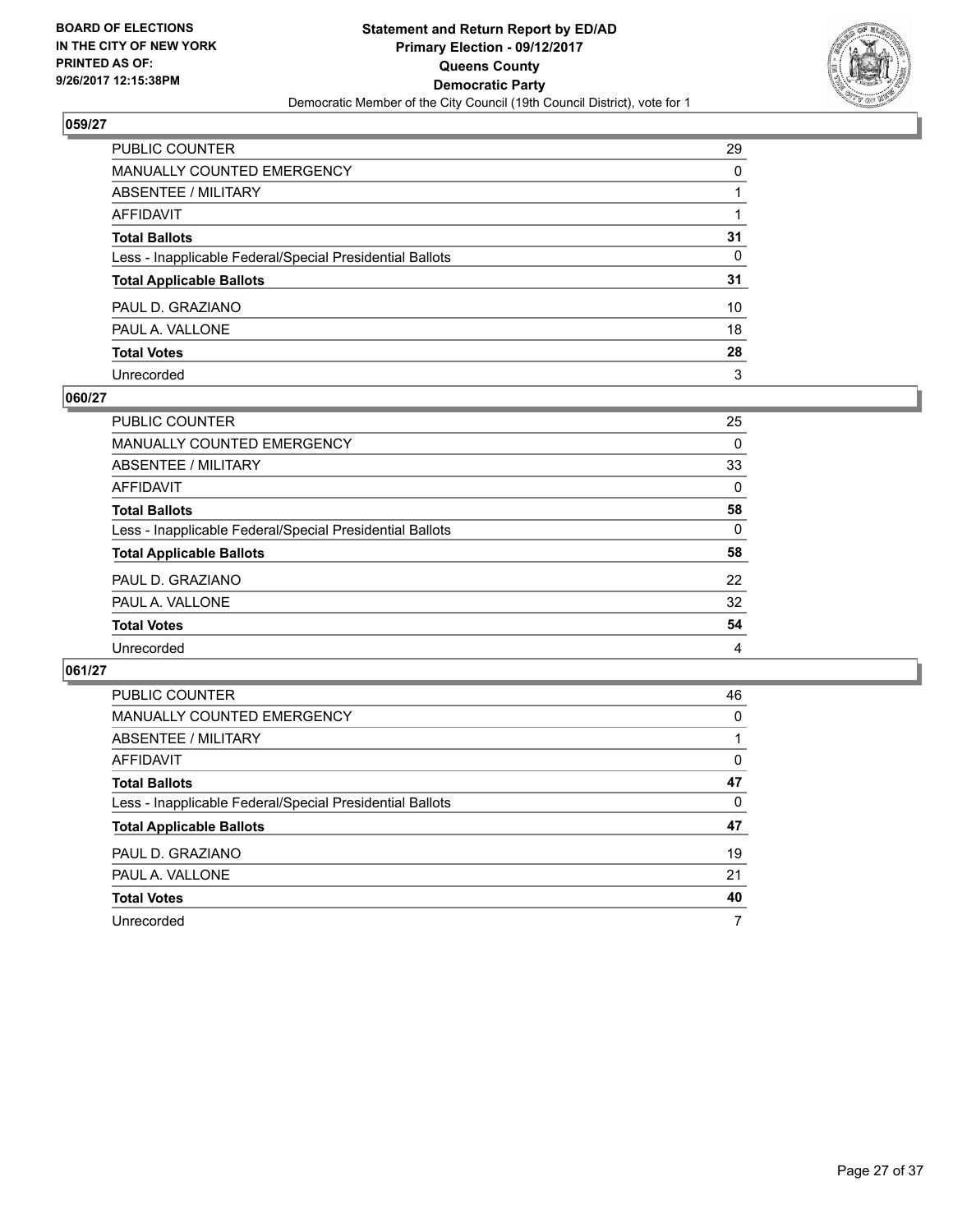

| <b>Total Votes</b>                                       | 33           |
|----------------------------------------------------------|--------------|
| PAUL A. VALLONE                                          | 18           |
| PAUL D. GRAZIANO                                         | 15           |
| <b>Total Applicable Ballots</b>                          | 33           |
| Less - Inapplicable Federal/Special Presidential Ballots | 0            |
| <b>Total Ballots</b>                                     | 33           |
| AFFIDAVIT                                                | $\Omega$     |
| <b>ABSENTEE / MILITARY</b>                               | $\mathbf{0}$ |
| MANUALLY COUNTED EMERGENCY                               | $\Omega$     |
| PUBLIC COUNTER                                           | 33           |

#### **063/27**

| <b>PUBLIC COUNTER</b>                                    | 44       |
|----------------------------------------------------------|----------|
| <b>MANUALLY COUNTED EMERGENCY</b>                        | $\Omega$ |
| <b>ABSENTEE / MILITARY</b>                               | 3        |
| <b>AFFIDAVIT</b>                                         | 0        |
| <b>Total Ballots</b>                                     | 47       |
| Less - Inapplicable Federal/Special Presidential Ballots | $\Omega$ |
| <b>Total Applicable Ballots</b>                          | 47       |
| PAUL D. GRAZIANO                                         | 19       |
| PAUL A. VALLONE                                          | 22       |
| <b>Total Votes</b>                                       | 41       |
| Unrecorded                                               | 6        |
|                                                          |          |

| <b>PUBLIC COUNTER</b>                                    | 48 |
|----------------------------------------------------------|----|
| <b>MANUALLY COUNTED EMERGENCY</b>                        | 0  |
| ABSENTEE / MILITARY                                      | 2  |
| <b>AFFIDAVIT</b>                                         | 0  |
| <b>Total Ballots</b>                                     | 50 |
| Less - Inapplicable Federal/Special Presidential Ballots | 0  |
| <b>Total Applicable Ballots</b>                          | 50 |
| PAUL D. GRAZIANO                                         | 19 |
| PAUL A. VALLONE                                          | 28 |
| <b>Total Votes</b>                                       | 47 |
| Unrecorded                                               | 3  |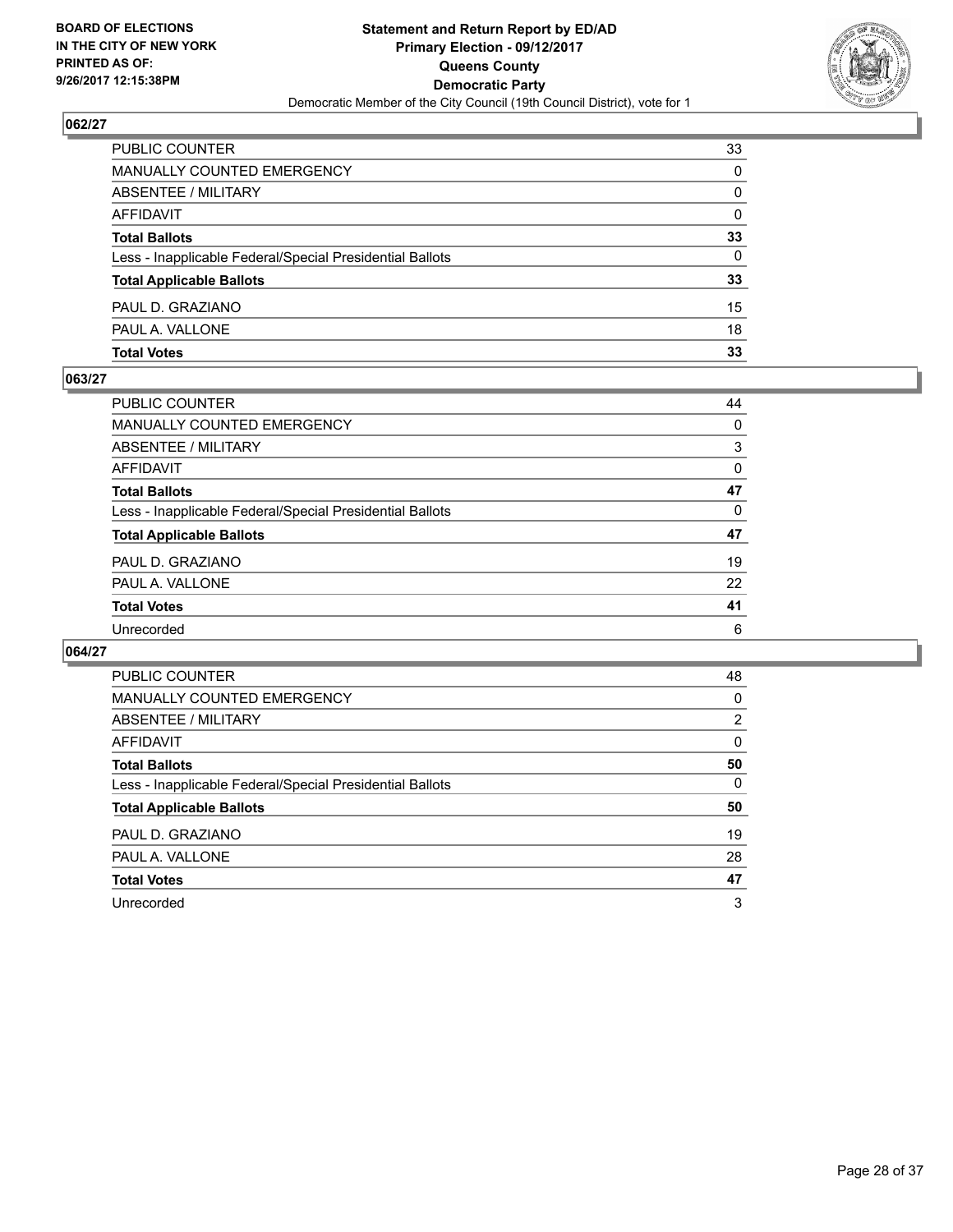

| PUBLIC COUNTER                                           | 47           |
|----------------------------------------------------------|--------------|
| MANUALLY COUNTED EMERGENCY                               | 0            |
| ABSENTEE / MILITARY                                      | $\mathbf{0}$ |
| AFFIDAVIT                                                |              |
| Total Ballots                                            | 48           |
| Less - Inapplicable Federal/Special Presidential Ballots | 0            |
| <b>Total Applicable Ballots</b>                          | 48           |
| PAUL D. GRAZIANO                                         | 30           |
| PAUL A. VALLONE                                          | 16           |
| <b>Total Votes</b>                                       | 46           |
| Unrecorded                                               | 2            |

#### **066/27**

| PUBLIC COUNTER                                           | 45 |
|----------------------------------------------------------|----|
| MANUALLY COUNTED EMERGENCY                               | 0  |
| ABSENTEE / MILITARY                                      | 0  |
| AFFIDAVIT                                                |    |
| <b>Total Ballots</b>                                     | 46 |
| Less - Inapplicable Federal/Special Presidential Ballots | 0  |
| <b>Total Applicable Ballots</b>                          | 46 |
| PAUL D. GRAZIANO                                         | 16 |
| PAUL A. VALLONE                                          | 28 |
| PETER KOO (WRITE-IN)                                     |    |
| <b>Total Votes</b>                                       | 45 |
| Unrecorded                                               |    |

| <b>PUBLIC COUNTER</b>                                    | 46             |
|----------------------------------------------------------|----------------|
| <b>MANUALLY COUNTED EMERGENCY</b>                        | 0              |
| ABSENTEE / MILITARY                                      |                |
| AFFIDAVIT                                                |                |
| <b>Total Ballots</b>                                     | 48             |
| Less - Inapplicable Federal/Special Presidential Ballots | 0              |
| <b>Total Applicable Ballots</b>                          | 48             |
| PAUL D. GRAZIANO                                         | 23             |
| PAUL A. VALLONE                                          | 23             |
| <b>Total Votes</b>                                       | 46             |
| Unrecorded                                               | $\overline{2}$ |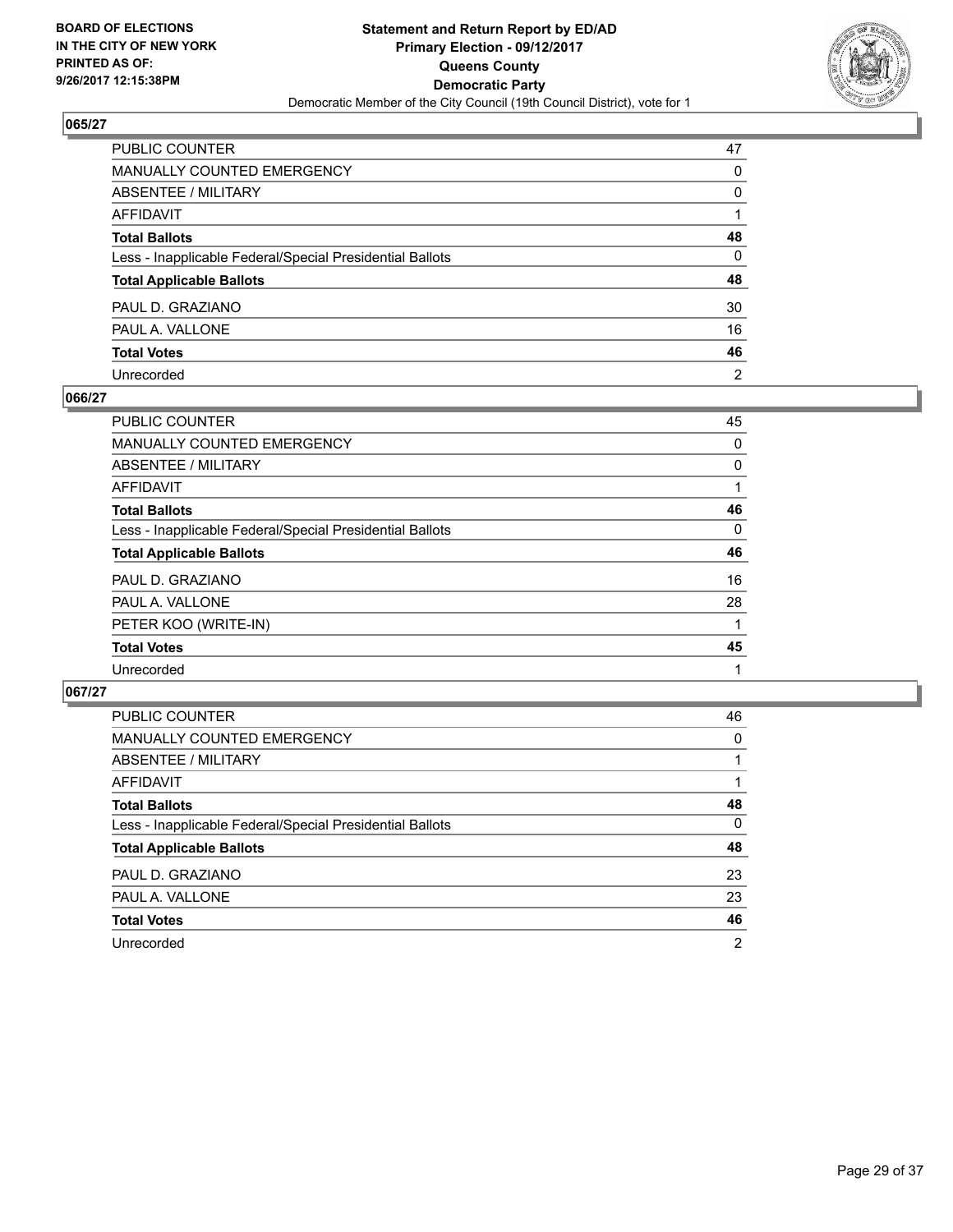

| PUBLIC COUNTER                                           | 64           |
|----------------------------------------------------------|--------------|
| MANUALLY COUNTED EMERGENCY                               | $\mathbf{0}$ |
| ABSENTEE / MILITARY                                      | 2            |
| AFFIDAVIT                                                | $\mathbf{0}$ |
| Total Ballots                                            | 66           |
| Less - Inapplicable Federal/Special Presidential Ballots | $\mathbf{0}$ |
| <b>Total Applicable Ballots</b>                          | 66           |
| PAUL D. GRAZIANO                                         | 32           |
| PAUL A. VALLONE                                          | 33           |
| <b>Total Votes</b>                                       | 65           |
| Unrecorded                                               |              |

## **075/27**

| <b>Total Votes</b>                                       | 0        |
|----------------------------------------------------------|----------|
| PAUL A. VALLONE                                          | 0        |
| PAUL D. GRAZIANO                                         | $\Omega$ |
| <b>Total Applicable Ballots</b>                          | 0        |
| Less - Inapplicable Federal/Special Presidential Ballots | 0        |
| <b>Total Ballots</b>                                     | 0        |
| AFFIDAVIT                                                | 0        |
| ABSENTEE / MILITARY                                      | 0        |
| MANUALLY COUNTED EMERGENCY                               | 0        |
| PUBLIC COUNTER                                           | $\Omega$ |

## **076/27**

| PUBLIC COUNTER                                           | 0        |
|----------------------------------------------------------|----------|
| MANUALLY COUNTED EMERGENCY                               | 0        |
| ABSENTEE / MILITARY                                      | 0        |
| AFFIDAVIT                                                | $\Omega$ |
| <b>Total Ballots</b>                                     | 0        |
| Less - Inapplicable Federal/Special Presidential Ballots | $\Omega$ |
| <b>Total Applicable Ballots</b>                          | 0        |
| PAUL D. GRAZIANO                                         | 0        |
| PAUL A. VALLONE                                          | $\Omega$ |
| <b>Total Votes</b>                                       | 0        |

| <b>PUBLIC COUNTER</b>                                    | 0        |
|----------------------------------------------------------|----------|
| <b>MANUALLY COUNTED EMERGENCY</b>                        | 0        |
| <b>ABSENTEE / MILITARY</b>                               | 0        |
| AFFIDAVIT                                                | 0        |
| <b>Total Ballots</b>                                     | 0        |
| Less - Inapplicable Federal/Special Presidential Ballots | 0        |
| <b>Total Applicable Ballots</b>                          | 0        |
| PAUL D. GRAZIANO                                         | $\Omega$ |
| PAUL A. VALLONE                                          | $\Omega$ |
| <b>Total Votes</b>                                       | 0        |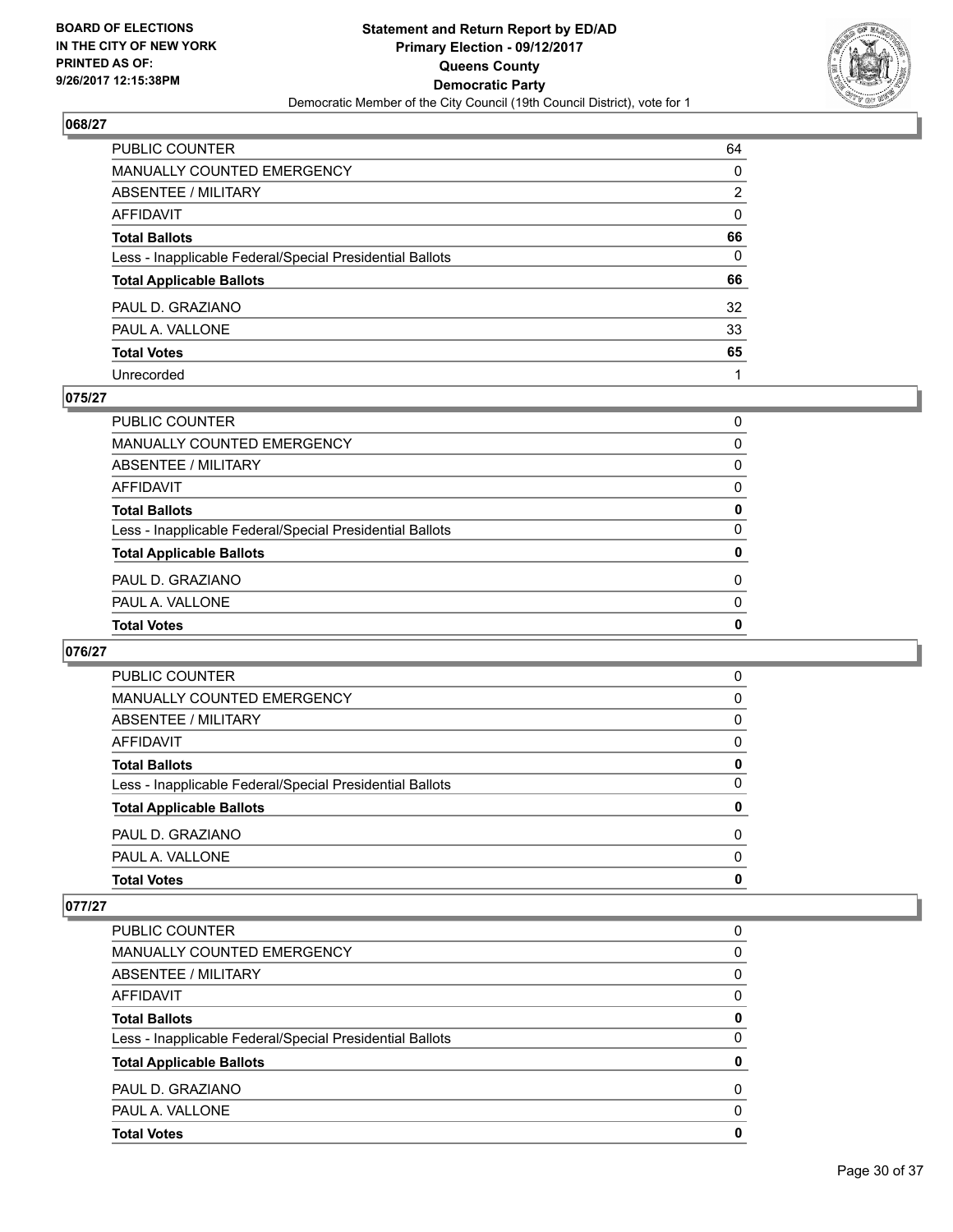

## **078/27 COMBINED into: 077/27**

# **081/27**

| PUBLIC COUNTER                                           | 59             |
|----------------------------------------------------------|----------------|
| <b>MANUALLY COUNTED EMERGENCY</b>                        | 0              |
| <b>ABSENTEE / MILITARY</b>                               |                |
| <b>AFFIDAVIT</b>                                         |                |
| <b>Total Ballots</b>                                     | 61             |
| Less - Inapplicable Federal/Special Presidential Ballots | $\Omega$       |
| <b>Total Applicable Ballots</b>                          | 61             |
| PAUL D. GRAZIANO                                         | 24             |
| PAUL A. VALLONE                                          | 35             |
| <b>Total Votes</b>                                       | 59             |
| Unrecorded                                               | $\overline{2}$ |

| <b>PUBLIC COUNTER</b>                                    | 44 |
|----------------------------------------------------------|----|
| <b>MANUALLY COUNTED EMERGENCY</b>                        | 0  |
| ABSENTEE / MILITARY                                      | 0  |
| AFFIDAVIT                                                | 0  |
| <b>Total Ballots</b>                                     | 44 |
| Less - Inapplicable Federal/Special Presidential Ballots | 0  |
| <b>Total Applicable Ballots</b>                          | 44 |
| PAUL D. GRAZIANO                                         | 28 |
| PAUL A. VALLONE                                          | 15 |
| <b>Total Votes</b>                                       | 43 |
| Unrecorded                                               | 1  |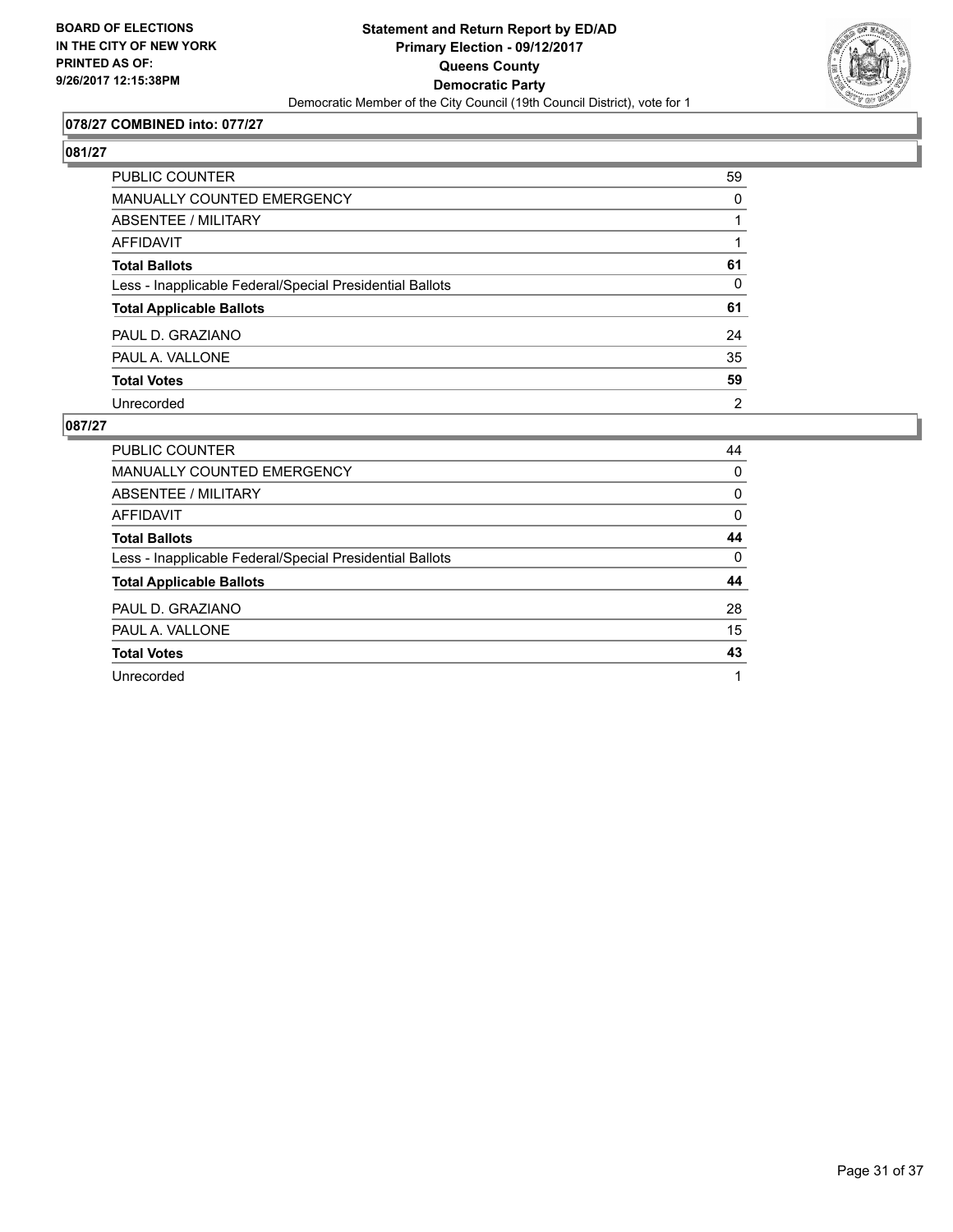

| <b>PUBLIC COUNTER</b>                                    | 0        |
|----------------------------------------------------------|----------|
| MANUALLY COUNTED EMERGENCY                               | 0        |
| <b>ABSENTEE / MILITARY</b>                               | 0        |
| AFFIDAVIT                                                | 0        |
| <b>Total Ballots</b>                                     | 0        |
| Less - Inapplicable Federal/Special Presidential Ballots | 0        |
| <b>Total Applicable Ballots</b>                          | 0        |
| PAUL D. GRAZIANO                                         | $\Omega$ |
| PAUL A. VALLONE                                          | $\Omega$ |
| <b>Total Votes</b>                                       | 0        |

| <b>Total Votes</b>                                       | 0        |
|----------------------------------------------------------|----------|
| PAUL A. VALLONE                                          | 0        |
| PAUL D. GRAZIANO                                         | $\Omega$ |
| <b>Total Applicable Ballots</b>                          | 0        |
| Less - Inapplicable Federal/Special Presidential Ballots | 0        |
| <b>Total Ballots</b>                                     | 0        |
| AFFIDAVIT                                                | 0        |
| ABSENTEE / MILITARY                                      | 0        |
| MANUALLY COUNTED EMERGENCY                               | 0        |
| PUBLIC COUNTER                                           | 0        |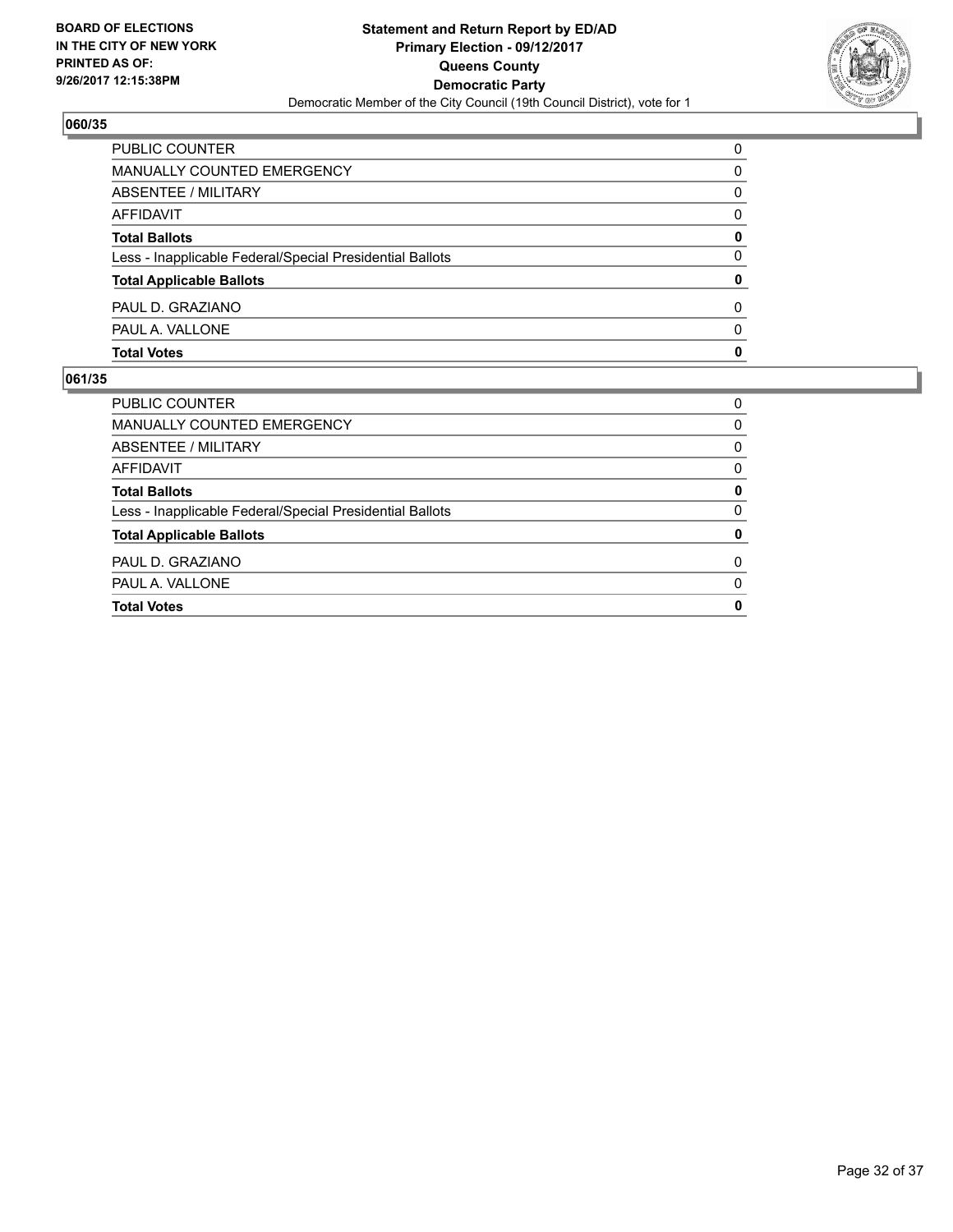

| PUBLIC COUNTER                                           | 45           |
|----------------------------------------------------------|--------------|
| <b>MANUALLY COUNTED EMERGENCY</b>                        | 0            |
| <b>ABSENTEE / MILITARY</b>                               | 5            |
| <b>AFFIDAVIT</b>                                         | $\Omega$     |
| <b>Total Ballots</b>                                     | 50           |
| Less - Inapplicable Federal/Special Presidential Ballots | $\mathbf{0}$ |
| <b>Total Applicable Ballots</b>                          | 50           |
| PAUL D. GRAZIANO                                         | 15           |
| PAUL A. VALLONE                                          | 34           |
| GAIUS BALTAR (WRITE-IN)                                  |              |
| <b>Total Votes</b>                                       | 50           |

## **002/40**

| PUBLIC COUNTER                                           | 42 |
|----------------------------------------------------------|----|
| <b>MANUALLY COUNTED EMERGENCY</b>                        | 0  |
| ABSENTEE / MILITARY                                      | 4  |
| AFFIDAVIT                                                | 0  |
| <b>Total Ballots</b>                                     | 46 |
| Less - Inapplicable Federal/Special Presidential Ballots | 0  |
| <b>Total Applicable Ballots</b>                          | 46 |
| PAUL D. GRAZIANO                                         | 26 |
| PAUL A. VALLONE                                          | 20 |
| <b>Total Votes</b>                                       | 46 |
|                                                          |    |

| <b>PUBLIC COUNTER</b>                                    | 55 |
|----------------------------------------------------------|----|
| <b>MANUALLY COUNTED EMERGENCY</b>                        | 0  |
| ABSENTEE / MILITARY                                      | 3  |
| AFFIDAVIT                                                |    |
| <b>Total Ballots</b>                                     | 59 |
| Less - Inapplicable Federal/Special Presidential Ballots | 0  |
| <b>Total Applicable Ballots</b>                          | 59 |
| PAUL D. GRAZIANO                                         | 29 |
| PAUL A. VALLONE                                          | 26 |
| <b>Total Votes</b>                                       | 55 |
|                                                          |    |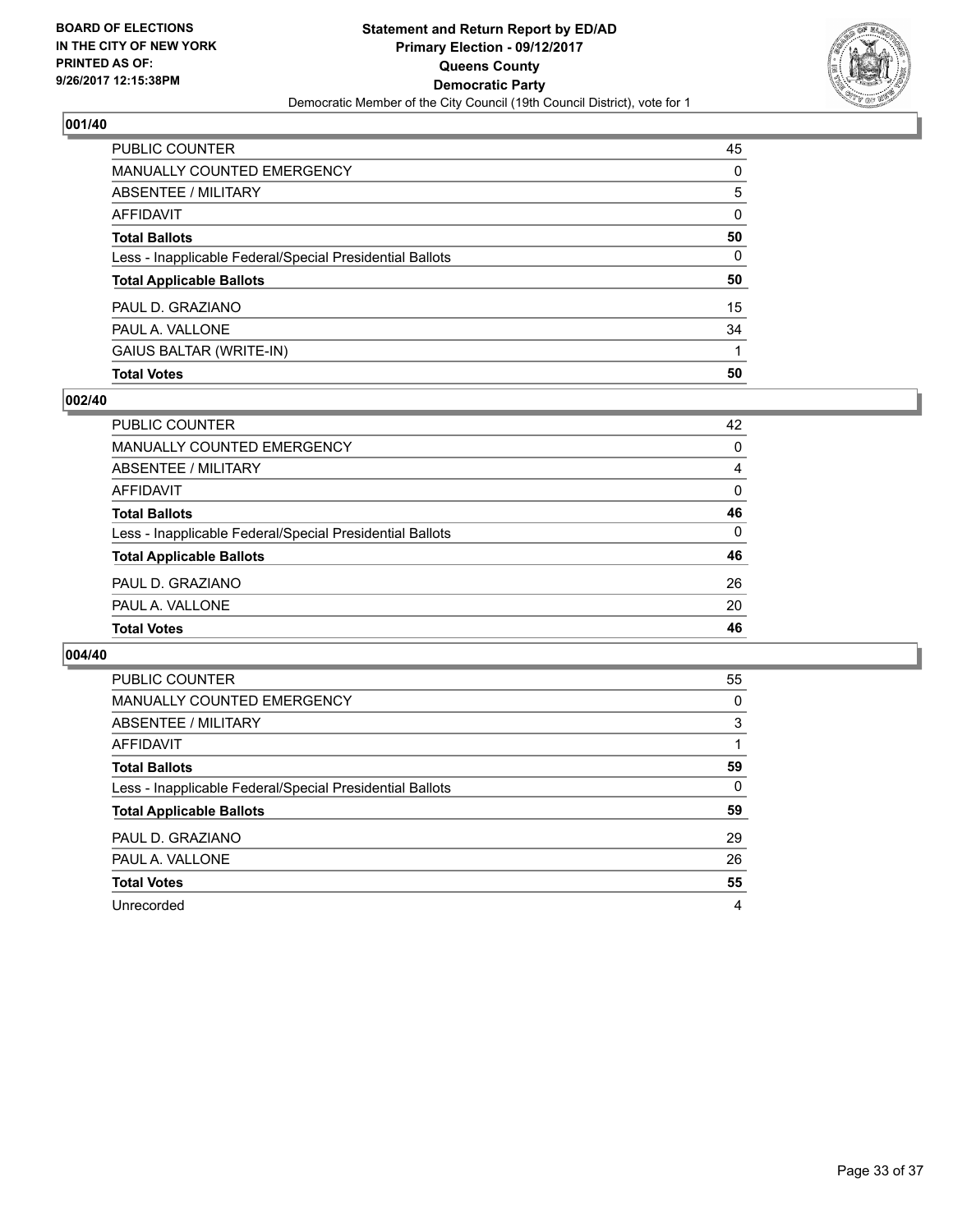

| PUBLIC COUNTER                                           | 40       |
|----------------------------------------------------------|----------|
| MANUALLY COUNTED EMERGENCY                               | 0        |
| ABSENTEE / MILITARY                                      | 0        |
| AFFIDAVIT                                                | $\Omega$ |
| <b>Total Ballots</b>                                     | 40       |
| Less - Inapplicable Federal/Special Presidential Ballots | 0        |
| <b>Total Applicable Ballots</b>                          | 40       |
| PAUL D. GRAZIANO                                         | 31       |
| PAUL A. VALLONE                                          | 9        |
| <b>Total Votes</b>                                       | 40       |

#### **006/40**

| PUBLIC COUNTER                                           | 66             |
|----------------------------------------------------------|----------------|
| <b>MANUALLY COUNTED EMERGENCY</b>                        | $\Omega$       |
| ABSENTEE / MILITARY                                      | 3              |
| <b>AFFIDAVIT</b>                                         | 0              |
| <b>Total Ballots</b>                                     | 69             |
| Less - Inapplicable Federal/Special Presidential Ballots | $\Omega$       |
| <b>Total Applicable Ballots</b>                          | 69             |
| PAUL D. GRAZIANO                                         | 22             |
| PAUL A. VALLONE                                          | 45             |
| <b>Total Votes</b>                                       | 67             |
| Unrecorded                                               | $\overline{2}$ |
|                                                          |                |

| PUBLIC COUNTER                                           | 53 |
|----------------------------------------------------------|----|
| MANUALLY COUNTED EMERGENCY                               | 0  |
| ABSENTEE / MILITARY                                      | 0  |
| AFFIDAVIT                                                | 0  |
| <b>Total Ballots</b>                                     | 53 |
| Less - Inapplicable Federal/Special Presidential Ballots | 0  |
| <b>Total Applicable Ballots</b>                          | 53 |
| PAUL D. GRAZIANO                                         | 30 |
| PAUL A. VALLONE                                          | 23 |
| <b>Total Votes</b>                                       | 53 |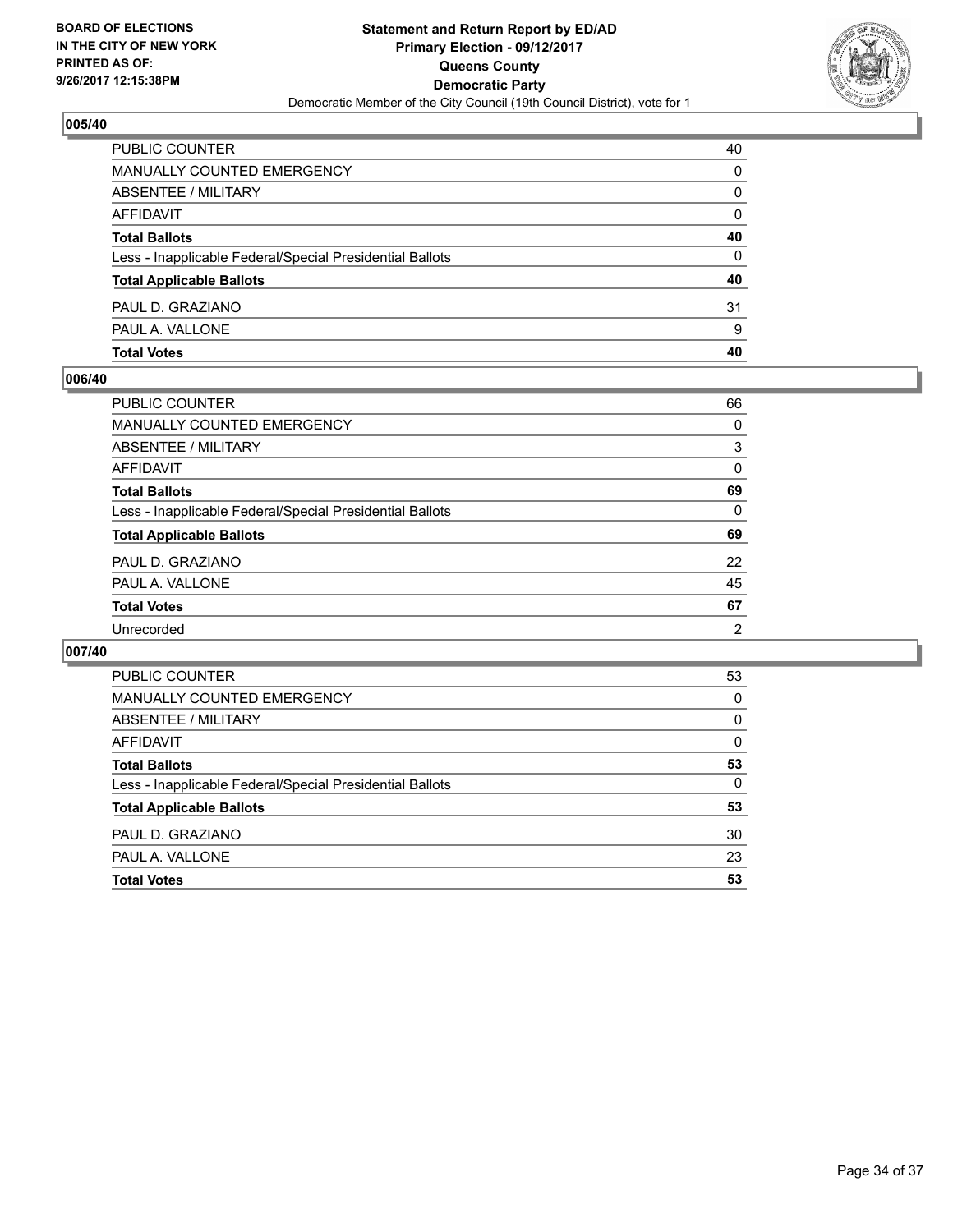

| PUBLIC COUNTER                                           | 92             |
|----------------------------------------------------------|----------------|
| <b>MANUALLY COUNTED EMERGENCY</b>                        | $\Omega$       |
| ABSENTEE / MILITARY                                      | 3              |
| <b>AFFIDAVIT</b>                                         | $\mathbf{0}$   |
| <b>Total Ballots</b>                                     | 95             |
| Less - Inapplicable Federal/Special Presidential Ballots | $\mathbf{0}$   |
| <b>Total Applicable Ballots</b>                          | 95             |
| PAUL D. GRAZIANO                                         | 52             |
| PAUL A. VALLONE                                          | 41             |
| <b>Total Votes</b>                                       | 93             |
| Unrecorded                                               | $\overline{2}$ |

#### **010/40**

| <b>PUBLIC COUNTER</b>                                    |   |
|----------------------------------------------------------|---|
| MANUALLY COUNTED EMERGENCY                               | 0 |
| ABSENTEE / MILITARY                                      | 0 |
| AFFIDAVIT                                                | 0 |
| <b>Total Ballots</b>                                     |   |
| Less - Inapplicable Federal/Special Presidential Ballots | 0 |
| <b>Total Applicable Ballots</b>                          |   |
| PAUL D. GRAZIANO                                         |   |
| PAUL A. VALLONE                                          | 0 |
| <b>Total Votes</b>                                       |   |
|                                                          |   |

| 012/40 COMBINED into: 011/40                             |    |
|----------------------------------------------------------|----|
| <b>Total Votes</b>                                       | 16 |
| PAUL A. VALLONE                                          | 8  |
| PAUL D. GRAZIANO                                         | 8  |
| <b>Total Applicable Ballots</b>                          | 16 |
| Less - Inapplicable Federal/Special Presidential Ballots | 0  |
| <b>Total Ballots</b>                                     | 16 |
| AFFIDAVIT                                                |    |
| ABSENTEE / MILITARY                                      | 0  |
| MANUALLY COUNTED EMERGENCY                               | 0  |
| <b>PUBLIC COUNTER</b>                                    | 15 |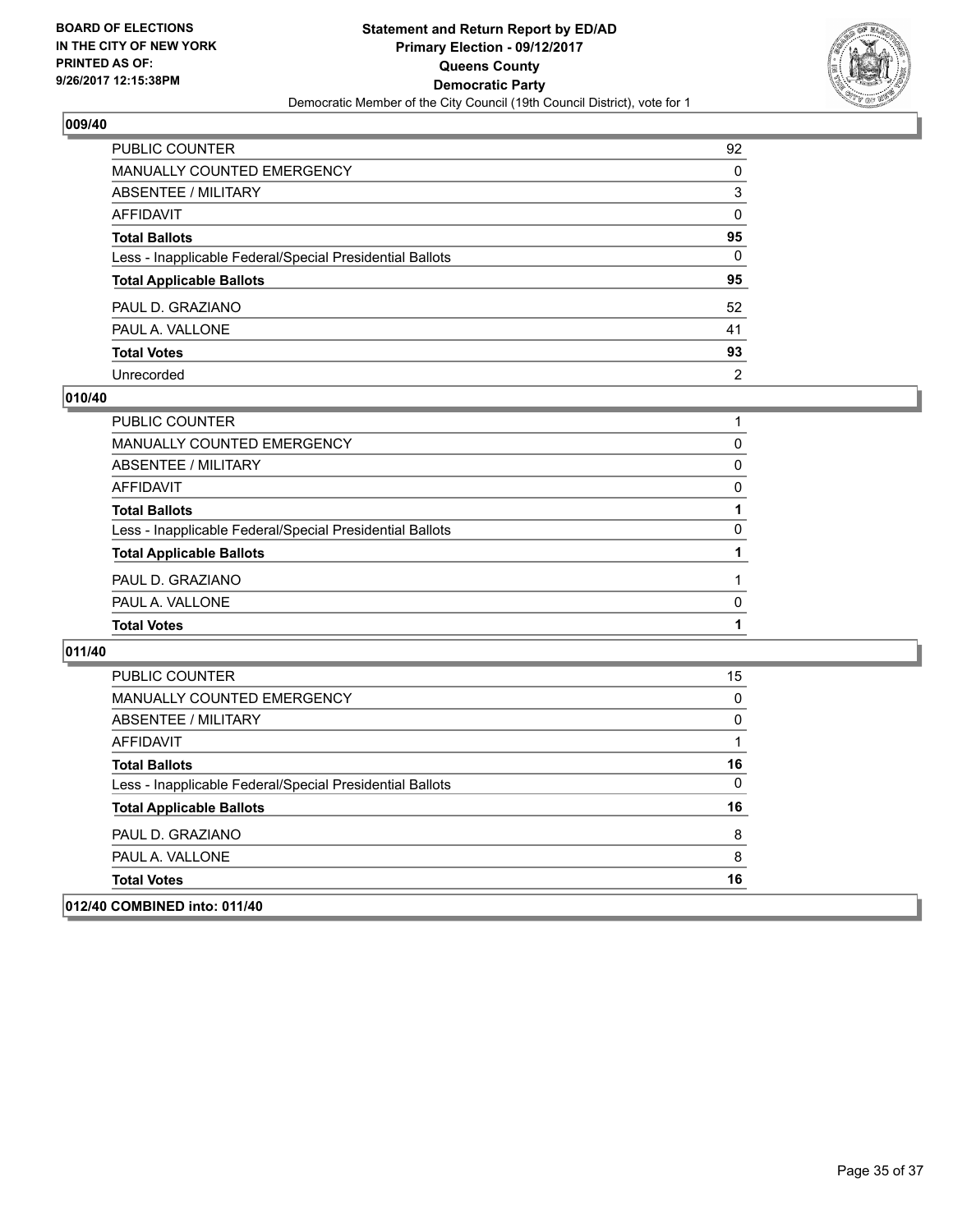

| <b>Total Votes</b>                                       | 88 |
|----------------------------------------------------------|----|
| UNATTRIBUTABLE WRITE-IN (WRITE-IN)                       |    |
| PAUL A. VALLONE                                          | 43 |
| PAUL D. GRAZIANO                                         | 44 |
| <b>Total Applicable Ballots</b>                          | 88 |
| Less - Inapplicable Federal/Special Presidential Ballots | 0  |
| <b>Total Ballots</b>                                     | 88 |
| AFFIDAVIT                                                | 2  |
| ABSENTEE / MILITARY                                      | 4  |
| <b>MANUALLY COUNTED EMERGENCY</b>                        | 0  |
| PUBLIC COUNTER                                           | 82 |

| <b>PUBLIC COUNTER</b>                                    | 39 |
|----------------------------------------------------------|----|
| <b>MANUALLY COUNTED EMERGENCY</b>                        | 0  |
| ABSENTEE / MILITARY                                      | 0  |
| AFFIDAVIT                                                | 0  |
| <b>Total Ballots</b>                                     | 39 |
| Less - Inapplicable Federal/Special Presidential Ballots | 0  |
| <b>Total Applicable Ballots</b>                          | 39 |
| PAUL D. GRAZIANO                                         | 24 |
| PAUL A. VALLONE                                          | 14 |
| <b>Total Votes</b>                                       | 38 |
| Unrecorded                                               | 1  |